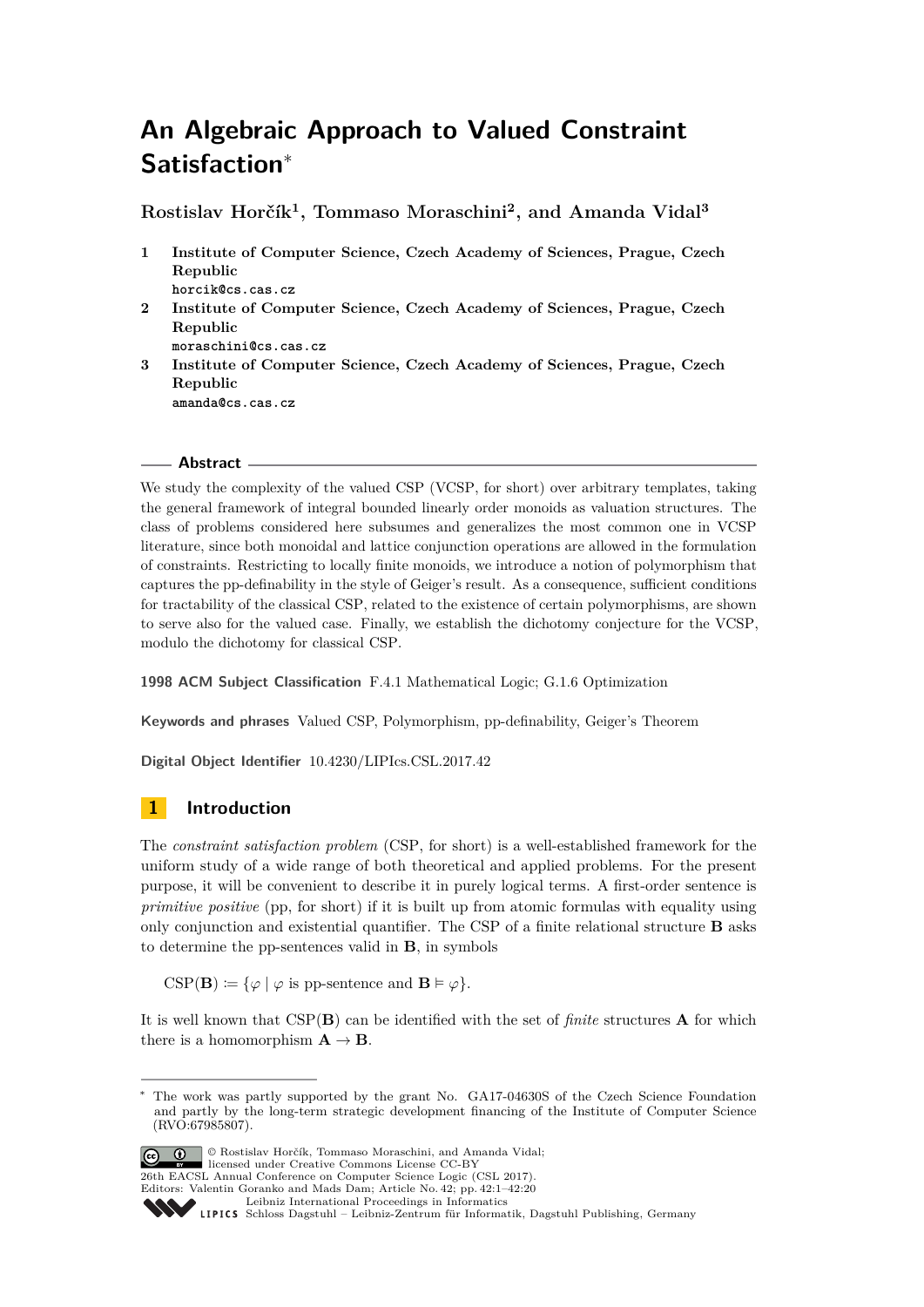### **42:2 An Algebraic Approach to Valued Constraint Satisfaction**

The CSP problem of a finite relational structure is clearly decidable and, more precisely, belongs to the complexity class NP. The most outstanding problem in the field, known as the *dichotomy conjecture*, asks whether it is true that for every finite relational structure **B**, either CSP(**B**) is NP-complete or it is tractable, i.e., solvable in polynomial time [\[17\]](#page-14-0). The algebraic approach to CSP has revealed very fruitful in this direction, leading to the discovery of striking connections with the theory of Maltsev conditions in universal algebra (see e.g. [\[11,](#page-13-0) [10,](#page-13-1) [19,](#page-14-1) [1,](#page-13-2) [2,](#page-13-3) [26\]](#page-14-2)).

► **Example 1.** For any natural number *n*, a graph is *n*-*colorable* if it is possible to assign colors  $\{0, \ldots, n-1\}$  to its vertices in such a way that adjacent vertices receive different colors. We denote by  $\mathbf{K}_n$  the complete *n*-element graph. It is easy to see that the set of finite *n*-colorable graphs is exactly  $CSP(K_n)$ . Moreover, the problem  $CSP(K_n)$  is NP-complete for  $n \geq 3$ , and tractable otherwise.

In this paper we consider a weighted generalization of the classical CSP, known as *valued constraint satisfaction problem* (VCSP, for short) see [\[25,](#page-14-3) [13,](#page-13-4) [29\]](#page-14-4). Roughly speaking, weighted structures are generalizations of classical structures in which relations are allowed to take degrees of truth (or, equivalently, payoffs) into a suitable valuation structure. Accordingly, the VCSP problem of a finite *weighted* relational structure **B** asks to determine an *optimal* solution for any pp-sentence  $\varphi$ , that is a tuple  $\vec{b} \in B$  such that for any other tuple  $\vec{c} \in B$ the value of  $\varphi$  on  $\vec{b}$  is better or equal than its value on  $\vec{c}$  (see the next section for a precise definition). As in the classical case, a major challenge in VCSP is to classify finite weighted structures according to whether their VCSP is tractable (solvable in polynomial time) or NP-hard.

Our approach differs from the one found in the VCSP literature in two fundamental aspects. On the one hand, the significant majority of works [\[29,](#page-14-4) [12,](#page-13-5) [27,](#page-14-5) [23,](#page-14-6) [21\]](#page-14-7) are confined to the algebraic approach for VCSP formulated over a specific valuation structure, namely the set of positive rationals (with or without infinity) equipped with addition. On the contrary, our logically inspired approach is amenable to provide a uniform treatment for the VCSP formulated over arbitrary valuation structures. In this paper we explore this possibility for the case of locally finite valuation structures.

On the other hand, in the VCSP literature pp-sentences are (implicitly) understood as first-order formulas built up from atomic formulas using only existential quantifier and a kind of *monoidal* non-classical conjunction. As a drawback the VCSP, when formulated in these terms, does not embrace the classical aspects of weighted structures that are related to the usage of the classical conjunction (as opposed to the monoidal one). In this paper we allow the presence of both classical and monoidal conjunctions in pp-formulas. Consequently, our VCSP framework allows to model a richer class of optimization problems.

► **Example 2.** Using only the monoidal conjunction, one can model in VCSP the MAX-3SAT problem asking to find, for a given 3-CNF formula, a valuation satisfying the maximum number of clauses. Allowing also the classical conjunction, one can model a robust version of MAX-3SAT, where the input can be considered as not fully specified and we optimize w.r.t. the worst case. More precisely, the input is a finite number of 3-CNF formulas  $\varphi_1, \ldots, \varphi_m$ built up from the variables *V*. The task is to find a valuation  $e \in \{0,1\}^V$  which maximizes the minimum number of satisfied clauses in all  $\varphi_i$ 's. In Example [5,](#page-4-0) we will show how this problem can be properly formalized in our setting.

The content of paper can be outlined as follows. In the classical CSP, the algebraic approach to the study of the dichotomy has revealed to be very fruitful. It is based on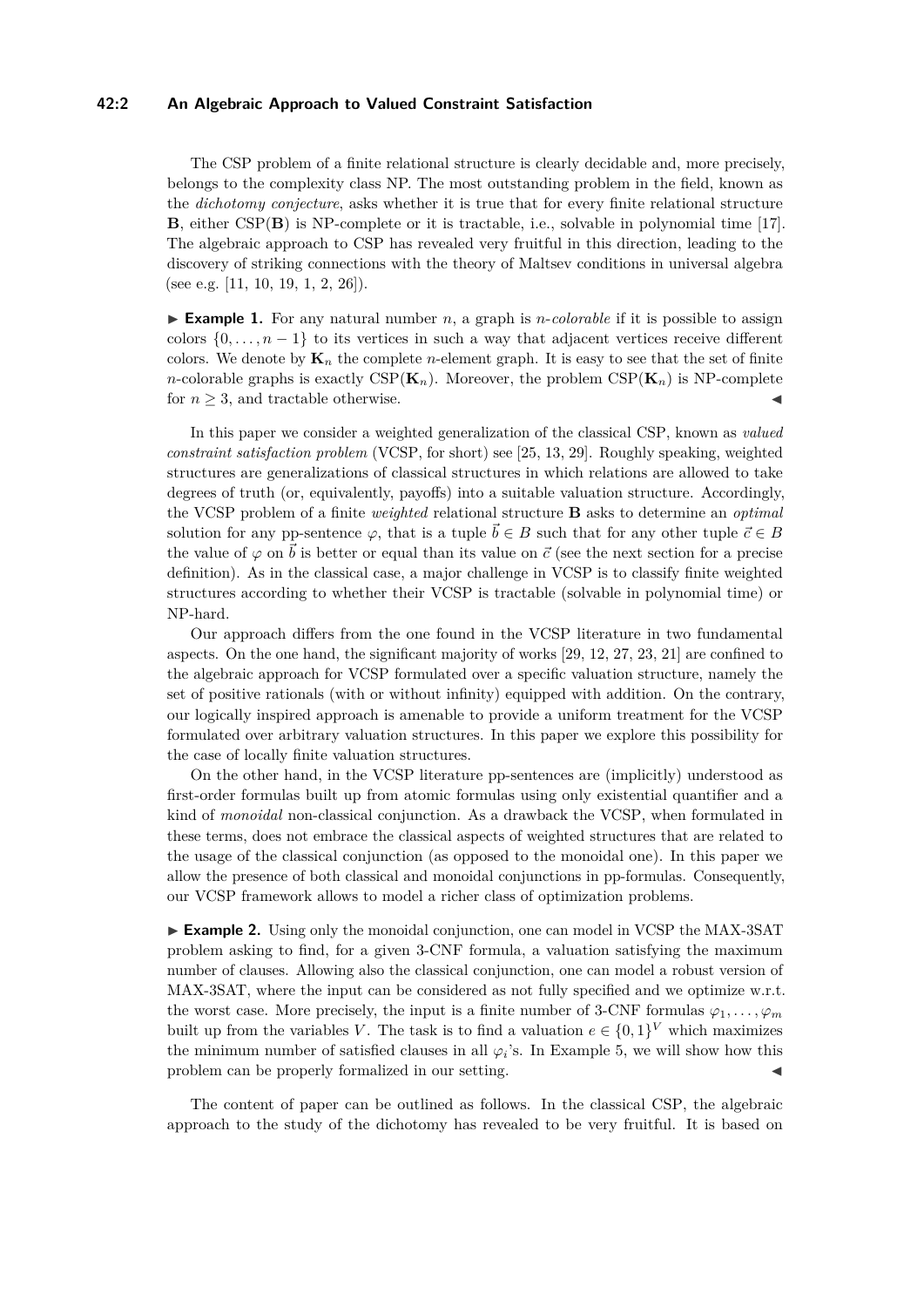Geiger's result [\[18\]](#page-14-8) (independently by [\[7,](#page-13-6) [8\]](#page-13-7)) characterizing the pp-definable relations of a finite structure **B** by means of *polymorphisms*, i.e., the homomorphisms  $f: \mathbf{B}^n \to \mathbf{B}$  for any *n*. Our first main contribution is a generalization of Geiger's result to the case of VCSP over locally finite valuation structures. This is achieved by introducing a new notion of polymorphism for weighted structures, which generalizes the classical one. It should be mentioned that the VCSP literature contains already some generalizations of Geiger's result in terms of the so-called *weighted or fractional polymorphisms* [\[12,](#page-13-5) [22,](#page-14-9) [29,](#page-14-4) [23\]](#page-14-6), but all of them are incomparable to our version at least for two reasons. First, the known generalizations are necessarily confined to pp-formulas without classical conjunction. Second, strictly speaking, they are not able to capture pp-definability in the original language: they do it only in an expanded language, where the expansion preserves tractability of VCSP. On the other hand, our approach provides a generalization of classical Geiger's Theorem (characterizing pp-definable relations in terms of polymorphisms) to the setting of weighted structures which does not require any expansion of the language. For this reason our work is not only a logical contribution to the computational study of VCSP (in which expansions preserving tractability are indistinguishable), but also to the development of weighted model theory (where different languages determine different structures).

Further we show that the VCSP over locally finite valuation structures can be reduced to finitely many CSP's. This reduction to the classical setting has two major consequences. On the one hand, it implies that several *tractability criteria* related to the existence of certain polymorphisms, which encompass the ones obtained in [\[28\]](#page-14-10), transfer from CSP to VCSP. On the other and, this reduction yields that the dichotomy holds for our VCSP provided the dichotomy for classical CSP holds.<sup>[1](#page-2-0)</sup> Interestingly enough, our results hold in full generality, in the sense that they are not confined to VCSP formulated over a specific valuation structure.

### **2 Preliminaries**

The most general approach towards the study of VCSP complexity has been formulated taking semirings as valuation structures [\[3\]](#page-13-8). Here we restrict the attention to the so-called valued constraints, i.e., linearly ordered valuation structures (see for instance [\[15,](#page-14-11) [13,](#page-13-4) [25\]](#page-14-3)).

An *integral Abelian pomonoid* is a structure  $\mathbf{L} = \langle L, \leq, \odot, 0, 1 \rangle$  such that  $\langle L, \leq \rangle$  is a poset with a minimum 0 and maximum 1,  $\langle L, \odot, 1 \rangle$  is an Abelian monoid, and for every  $\alpha, \beta, \gamma \in L$ . if  $\alpha \leq \beta$ , then  $\alpha \odot \gamma \leq \beta \odot \gamma$ . When **L** is linearly ordered it can be equipped naturally with a lattice structure  $\langle L, \wedge, \vee \rangle$ . From now on we will assume that **L** is a fixed but arbitrary linearly-ordered integral Abelian pomonoid, and use the term *valuation structures* to denote these algebras.[2](#page-2-1) A valuation structure is said to be *locally finite* if all finite generated subalgebras are finite.

<span id="page-2-2"></span>**Example 3.** Let  $[0,1]$  be the real unit interval. We denote by  $\cdot$  the real multiplication, and by  $\odot$  the operation defined as  $a \odot b := \max\{0, a+b-1\}$  for every  $a, b \in [0, 1]$ . Then the following algebras are valuation structures

$$
\mathbf{L} = \langle [0,1], \wedge, \vee, \odot, 0, 1 \rangle, \qquad \mathbf{G} = \langle [0,1], \wedge, \vee, \wedge, 0, 1 \rangle, \qquad \mathbf{P} = \langle [0,1], \wedge, \vee, \cdot, 0, 1 \rangle.
$$

<span id="page-2-1"></span><span id="page-2-0"></span><sup>&</sup>lt;sup>1</sup> Recently, the dichotomy conjecture for the classical CSP has been claimed to be proven in [\[24\]](#page-14-12) and [\[9\]](#page-13-9). <sup>2</sup> The usual definition of a valuation structure is the dual one from the order-theoretic point of view, namely the monoid unit is a bottom element. Thus we interpret elements of valuation structures as pay-offs rather than costs as is usual.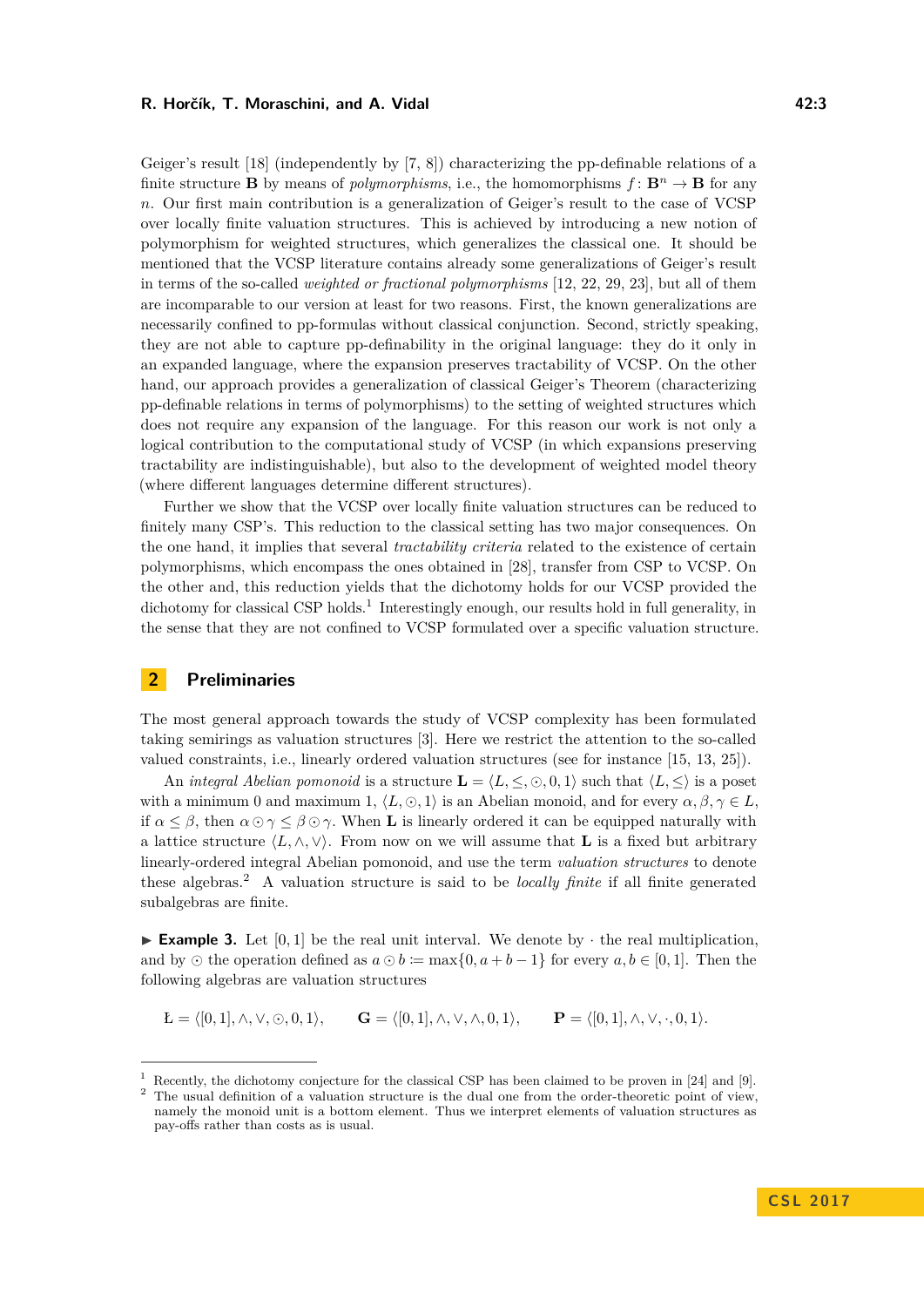### **42:4 An Algebraic Approach to Valued Constraint Satisfaction**

For every natural  $n \geq 2$ , we denote by  $L_n$  the subalgebra of L with finite universe  $\{0, \frac{1}{n-1}, \ldots, \frac{n-1}{n-1}\}.$  Moreover, let  $\mathbb{Q}^-_{\perp}$  be the set of negative rational with a least point  $-\infty$ . Then  $\mathbf{Q}^-_ \perp = \langle \mathbb{Q}^-_ \perp, \wedge, \vee, +, -\infty, 0 \rangle$  is a valuation structure as well.

The valuation structures Ł, Ł<sub>n</sub> and **G** are locally finite, while **P** and  $\mathbf{Q}^-$  are not.  $\blacksquare$ 

We formulate VCSP in purely logical terms, by adapting the definition of the classical CSP to the case where the underlying first-order logic is non-classical instead of classical. We start by defining a suitable syntax. A language  $\mathcal L$  is a countable set of domain variables together with a finite set of relational symbols (and their arities), binary propositional connectives *,* ∧ and the existential quantifier ∃. We call first-order formulas in this language *primitive positive formulas* or pp-formulas for short.<sup>[3](#page-3-0)</sup> A pp-formula is called *pp-sentence* if it has no free variables, i.e., all its variables are under the scope of a quantifier. We further assume that every language contains a binary relational symbol  $\approx$  denoting the classical equality.

Given a language  $\mathcal{L}$  and a valuation structure **L**, an **L**-structure or **L**-template for  $\mathcal{L}$  is a tuple  $\mathbf{B} = \langle B, \{R^{\mathbf{B}} \mid R \in \mathcal{L}\} \rangle$  such that *B* is a non-empty set, and for every relational symbol  $R \in \mathcal{L}$  there is a map  $R^{\mathbf{B}} \colon B^k \to L$  where *k* is the arity of *R*, i.e.,  $R^{\mathbf{B}}$  is a **L**-valued (or, equivalently, weighted) relation assigning a cost/pay-off to any tuple  $\vec{b} \in B^k$ . <sup>[4](#page-3-1)</sup> The relational symbol  $\approx$  is always interpreted as the classical identity relation, i.e.,  $x \approx B$  *y* equals 1 if  $x = y$  and 0 otherwise. When no confusion shall occur, we omit the superscripts from  $R^{\mathbf{B}}$  and  $\approx^{\mathbf{B}}$ .<sup>[5](#page-3-2)</sup> A **L**-structure **B** is *finite* when *B* is finite. We assume throughout the paper that all **L**-structures are finite.

A *valuation* in **B** is a mapping of the set of variables into *B*. The value  $\|\varphi(\vec{b})\|^{\mathbf{B}}$  of a pp-formula  $\varphi(\vec{x})$  under a valuation  $\vec{x} \mapsto \vec{b}$  in the structure **B**, is defined recursively as follows:

$$
||R(\vec{b})||^{\mathbf{B}} = R^{\mathbf{B}}(\vec{b}),
$$
  

$$
||\varphi_1(\vec{b_1}) \odot \varphi_2(\vec{b_2})||^{\mathbf{B}} = ||\varphi_1(\vec{b_1})||^{\mathbf{B}} \odot ||\varphi_2(\vec{b_2})||^{\mathbf{B}}
$$
  

$$
||\varphi_1(\vec{b_1}) \wedge \varphi_2(\vec{b_2})||^{\mathbf{B}} = ||\varphi_1(\vec{b_1})||^{\mathbf{B}} \wedge ||\varphi_2(\vec{b_2})||^{\mathbf{B}}
$$
  

$$
||\exists x \varphi(\vec{b}, x)||^{\mathbf{B}} = \bigvee_{a \in B} ||\varphi(\vec{b}, a)||^{\mathbf{B}}.
$$

The above join is always defined since **B** is finite. Moreover, since **L** is linearly ordered, the value of  $\exists x \varphi(\vec{b}, x)$  is always witnessed, i.e., there is  $a \in B$  such that  $\|\exists x \varphi(\vec{b}, x)\|^{\mathbf{B}} = \|\varphi(\vec{b}, a)\|^{\mathbf{B}}$ . Observe that every valuation structure satisfies the following distributive laws:

$$
x \odot (y \vee z) = (x \odot y) \vee (x \odot z), \quad x \odot (y \wedge z) = (x \odot y) \wedge (x \odot z), \quad x \wedge (y \vee z) = (x \wedge y) \vee (x \wedge z).
$$

Due to the above laws, pp-formulas have a *canonical normal form* (NF, for short):

$$
\exists \vec{x} \bigwedge_{i \in I} \Big( \bigodot_{j \in J_i} \varphi_j \Big) \text{ where } \varphi_j \text{ is atomic.}
$$

Observe that the value of a pp-sentence  $\exists \vec{x} \varphi(\vec{x})$  in **B** is the same under any evaluation, and that it coincides with the maximum value that can be taken by the formula  $\varphi(\vec{x})$  in **B**. Thus,

<span id="page-3-0"></span><sup>&</sup>lt;sup>3</sup> For the sake of simplicity, we give the same name to the propositional connectives of the language and the operations of the valuation structure.

<span id="page-3-1"></span><sup>&</sup>lt;sup>4</sup> The notion of **L**-structure corresponds exactly to the notion of *valued constraint language* used in the VCSP literature. Thus an **L**-structure together with a pp-sentence corresponds to an instance of VCSP (cf. [\[13\]](#page-13-4)).

<span id="page-3-2"></span><sup>&</sup>lt;sup>5</sup> Observe that we assume that the identity relation  $\approx$  is one of the basic relations *R*. For this reason, every time we state a definition imposing some condition on the basic relations *R*, we are assuming that the same condition holds for  $\approx$ .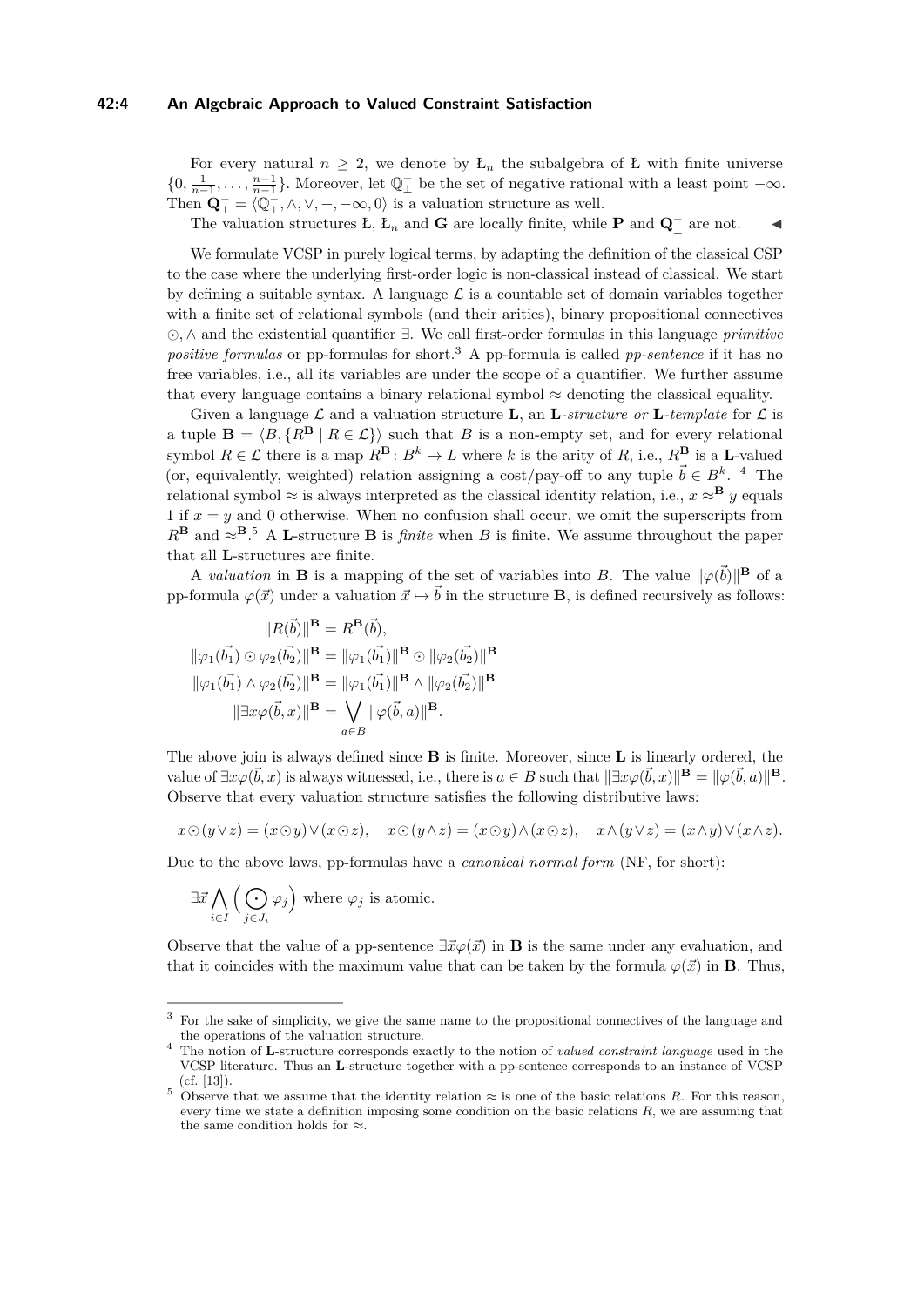#### **R. Horčík, T. Moraschini, and A. Vidal 42:5**

we define a *solution* of a pp-sentence in NF  $\exists \vec{x} \varphi(\vec{x})$  as any valuation  $\vec{x} \mapsto \vec{b}$  such that

 $\|\varphi(\vec{b})\|^{\mathbf{B}} = \|\exists \vec{x} \varphi(\vec{x})\|^{\mathbf{B}}.$ 

I **Definition 4.** Let **L** be a valuation structure and **B** an **L**-structure. The *valued constraint satisfaction problem* for the template **B**, in symbols  $VCSP(B)$ , is the problem asking to find a solution to a given pp-sentence in NF.

<span id="page-4-0"></span>► **Example 5.** We are now ready to formulate the robust version of MAX-3SAT problem mentioned in the introduction. Let  $0 < \alpha < 1$  and let **B** be a **P**-structure whose domain is  $\{0,1\}$  endowed with relations  $R_{\langle i,j,k \rangle} : \{0,1\}^3 \to [0,1]$  for each  $\langle i,j,k \rangle \in \{0,1\}^3$ , interpreted by letting  $R_{\langle i,j,k \rangle}(x,y,z) = \alpha$  if  $\langle x,y,z \rangle = \langle i,j,k \rangle$  and equal to 1 otherwise. Given for instance as input two 3-CNF formulas

 $\varphi_1 = (x \vee \neg y \vee z) \wedge (\neg x \vee \neg z \vee u), \qquad \varphi_2 = (u \vee y \vee z) \wedge (\neg x \vee z \vee u),$ 

we can encode it into the following pp-sentence:

 $\exists x, y, z, u \ (R_{(0,1,0)}(x,y,z) \odot R_{(1,1,0)}(x,z,u)) \wedge (R_{(0,0,0)}(u,y,z) \odot R_{(1,0,0)}(x,z,u)).$ 

Observe this robust version of MAX-3SAT problem cannot be expressed in the VCSP formulated without classical conjunction.

Given a finite **L**-template **B**, we say that VCSP(**B**) is *tractable* whenever it can be solved by an algorithm running in polynomial time in the length of input pp-sentence. Intractability and NP-hardness for VCSP(**B**) are defined analogously. It should be observed that in this definition, we assume that the computation in the valuation structure is done by an oracle and, therefore, does not affect the length of the computation.<sup>[6](#page-4-1)</sup>

We say that a map (or, equivalently, a weighted relation)  $R: B^k \to L$  is pp-definable in **B** when there is some pp-formula  $\varphi(\vec{x})$  such that  $R(\vec{b}) = ||\varphi(\vec{b})||^{\mathbf{B}}$  for all  $\vec{b} \in B^k$ . It follows from the definition of VCSP that expanding the language of an **L**-structure **B** with (finitely many) relations pp-definable in it does not change the tractability/intractability of VCSP(**B**).

Along the following sections, we will write **B** to denote an arbitrary **L**-structure, for some valuation structure **L**.

### <span id="page-4-2"></span>**3 Polymorphisms and pp-definability characterization**

Recall that the complexity of CSP(**K**), for a classical finite structure **K**, depends only on the pp-definable relations in **K**. These relations can be characterized in terms of polymorphisms as follows. An *n*-ary *polymorphism* (see e.g. [\[11\]](#page-13-0)) of the structure **K** is an homomorphism  $f: \mathbf{K}^n \to \mathbf{K}$  where  $\mathbf{K}^n$  denotes the direct product of *n* many copies of **K**. We denote by Pol(**K**) the clone of all polymorphisms of **K**. The algebraic approach to the classical CSP is based on the following fundamental result [\[18\]](#page-14-8):

**► Geiger's Theorem 6.** *A relation R on K is pp-definable in* **K** *if and only if*  $Pol(K)$ Pol(*K, R*)*, where* Pol(*K, R*) *is the set of polymorphisms of the structure having the domain K and the only relation R.*

<span id="page-4-1"></span><sup>6</sup> Observe that, for the sake of simplicity, we defined VCSP(**B**) only for the case where the language of **B** is finite. However, the definitions of VCSP(**B**), tractability and NP-hardness can be reformulated in a way that embraces also the case where the language of **B** is infinite (see for instance [\[29,](#page-14-4) Section 1.3]). Our results, when suitably reformulated, remain true even if the assumption of the finiteness of the language is dropped.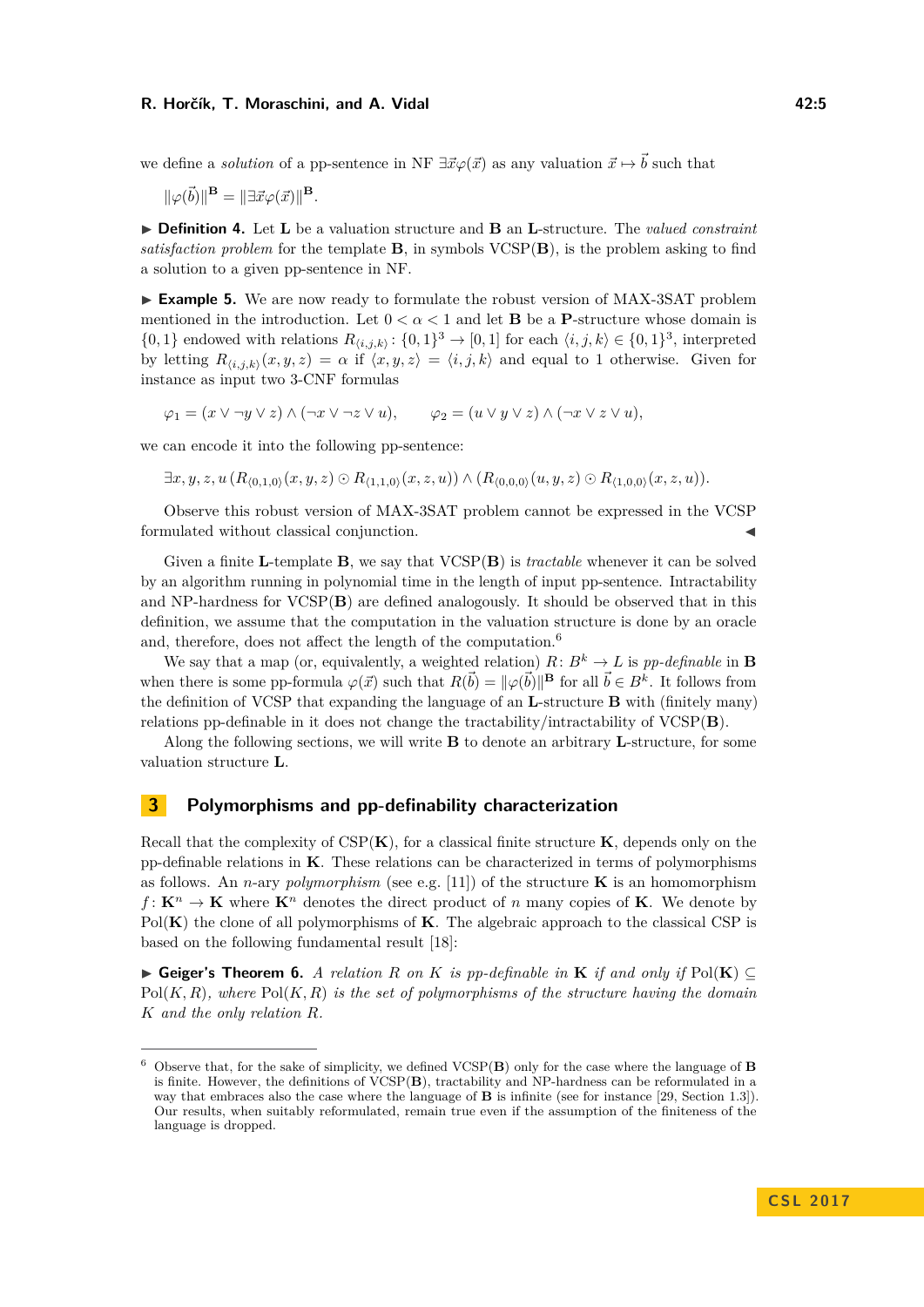### **42:6 An Algebraic Approach to Valued Constraint Satisfaction**

We devote this section to a generalization of the above result to the case of VCSP, i.e., we characterize pp-definable relation in a finite **L**-structure **B** as those which are preserved by suitably defined polymorphisms. The presented proof works for all locally finite valuation structures **L**.

As in the classical case, our notion of a polymorphism shall depend on the concepts of homomorphisms and direct powers of **L**-structures. Since **L**-structures are in fact two-sorted structures, their natural homomorphisms are pairs of maps. The first acting on domains and the second on valuation structures. Moreover, these maps have to satisfy some additional properties ensuring that homomorphisms preserves values of pp-formulas.

I **Definition 7.** Let **L***,* **K** be valuation structures, **A** an **L**-structure and **B** a **K**-structure for the same language. A tuple  $\langle f, \tau \rangle$  of maps  $f: A \to B$  and  $\tau: L \to K$  is a *homomorphism* if for all  $\alpha, \beta \in L$ , every *k*-ary relational symbols *R* and every  $\vec{a} \in A^k$  we have

$$
\tau(\alpha \odot \beta) \leq \tau(\alpha) \odot \tau(\beta), \quad \tau(\alpha \wedge \beta) \leq \tau(\alpha) \wedge \tau(\beta), \quad \tau(R^{\mathbf{A}}(\vec{a})) \leq R^{\mathbf{B}}(f(\vec{a})).
$$

In the notation  $f(\vec{a})$  the map *f* is applied component-wise.

It is worth to observe that if  $\langle f, \tau \rangle$  is a homomorphism as above, then  $\tau$  is a lattice homomorphism. This is a consequence of the fact that  $\tau$  is a monotone map between chains.

As we mentioned, this notion of homomorphism preserves values of pp-formulas (modulo *τ*), in the sense that for every pp-formula  $\varphi(\vec{x})$  and every tuple  $\vec{a} \in A$ , we have

<span id="page-5-1"></span>
$$
\tau(\|\varphi(\vec{a})\|^{\mathbf{A}}) \le \|\varphi(f(\vec{a}))\|^{\mathbf{B}}.\tag{1}
$$

This fact can be easily proved by induction on the construction of  $\varphi$ <sup>[7](#page-5-0)</sup>. If  $\varphi$  is a pp-sentence  $\exists \vec{x} \psi(\vec{x})$ , then [\(1\)](#page-5-1) specializes to the following:

$$
\tau(\|\exists \vec{x} \varphi(\vec{x})\|^{\mathbf{A}}) = \tau(\|\varphi(\vec{a})\|^{\mathbf{A}}) \le \|\varphi(f(\vec{a}))\|^{\mathbf{B}} \le \|\exists \vec{x} \varphi(\vec{x})\|^{\mathbf{B}},
$$

where  $\vec{a}$  is any tuple of elements from *A* witnessing the value  $\|\exists \vec{x} \varphi(\vec{x})\|^{\mathbf{A}}$ .

Direct powers of **L**-structures are defined in the same way as direct powers of two-sorted structures. In particular, we form a direct power independently on both sorts, i.e., on domains and valuation structures. More precisely, the *k*-ary relations on the direct power  $\mathbf{B}^n$  of *n* many copies of a **L**-structure **B** are functions mapping *k*-tuples of elements from  $B^n$  to  $L^n$ . It may be useful to visualize the *k*-tuples of elements of *B<sup>n</sup>* as matrices as follows:

$$
\mathbb{A} = \left( \begin{array}{ccc} a_{11} & \dots & a_{1n} \\ \vdots & \ddots & \vdots \\ a_{k1} & \dots & a_{kn} \end{array} \right).
$$

**► Definition 8.** Let **L** be valuation structures, **B** an **L**-structure and  $n \in \omega$ . The direct power of *n* many copies of **B** is the  $\mathbf{L}^n$ -structure<sup>[8](#page-5-2)</sup>  $\mathbf{B}^n$  whose domain is  $B^n$  and for a *k*-ary relational symbol its interpretation  $R^{B^n}: B^{k \times n} \to L^n$  is defined for every matrix  $A \in B^{k \times n}$ having columns  $\vec{a}_1, \ldots, \vec{a}_n$  as follows:

$$
R^{\mathbf{B}^n}(\mathbb{A}) \coloneqq \langle R^{\mathbf{B}}(\vec{a}_1), \ldots, R^{\mathbf{B}}(\vec{a}_n) \rangle.
$$

<span id="page-5-0"></span><sup>7</sup> The only non-trivial step of the induction is the one related to the existential quantifier, which requires to apply the observation that  $\tau(x \vee y) = \tau(x) \vee \tau(y)$ .

<span id="page-5-2"></span><sup>&</sup>lt;sup>8</sup> Strictly speaking,  $\mathbf{L}^n$  is not a valuation structure because it is not linearly ordered. Nevertheless one can introduce  $\mathbf{L}^n$ -structures analogously as  $\mathbf{L}$ -structures.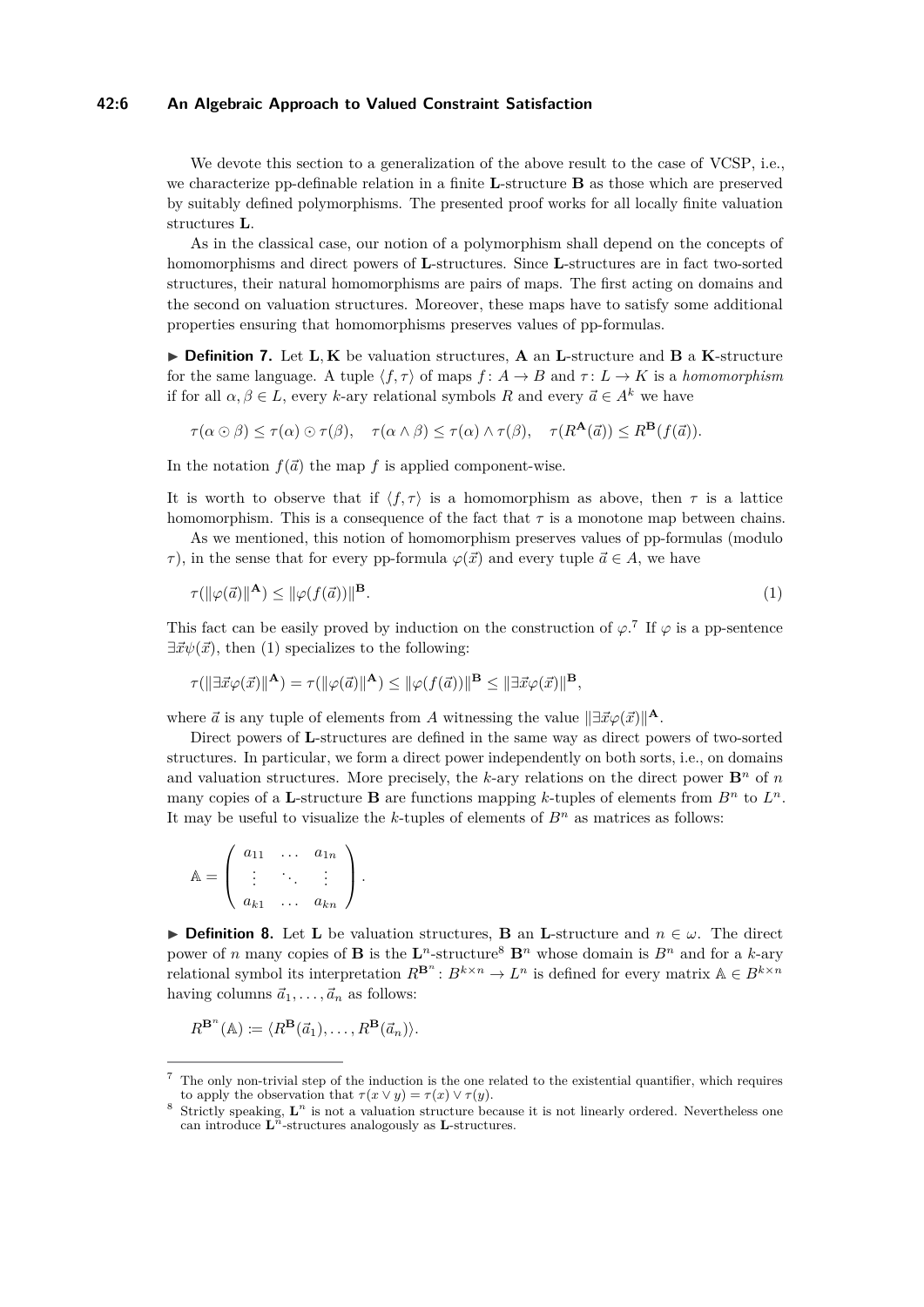#### **R. Horčík, T. Moraschini, and A. Vidal 42:7**

Given a map  $f: B^n \to B$ , we can extend it to a map from  $B^{k \times n}$  to  $B^k$  by applying *f* row-wise. Thus, for a matrix  $A \in B^{k \times n}$  whose rows are  $\vec{a}_1, \ldots, \vec{a}_k$  we define  $f(A) \coloneqq$  $\langle f(\vec{a}_1), \ldots, f(\vec{a}_k) \rangle$ .

**► Definition 9.** Let **B** be a **L**-structure and  $n \in \omega$ . An *n*-ary *polymorphism* of **B** is a homomorphism from  $\mathbf{B}^n$  to **B**. The set of all polymorphisms of **B** is denoted Pol(**B**).

In other words, an *n*-ary polymorphism of **B** is a pair of maps  $\langle f, \tau \rangle$  with  $f: B^n \to B$ and  $\tau: L^n \to L$  satisfying the following conditions:

**1.** For all  $\vec{\alpha}, \vec{\beta} \in L^n$ , it holds that  $\tau(\vec{\alpha} \wedge \vec{\beta}) \leq \tau(\vec{\alpha}) \wedge \tau(\vec{\beta})$  and  $\tau(\vec{\alpha} \odot \vec{\beta}) \leq \tau(\vec{\alpha}) \odot \tau(\vec{\beta})$ .

**2.** For each *k*-ary relation  $R^{\mathbf{B}}$  in **B** and matrix  $A \in B^{k \times n}$  we have  $\tau R^{\mathbf{B}^n}(\mathbb{A}) \leq R^{\mathbf{B}}(f(\mathbb{A}))$ .

The main result of this section is the following generalization of Geiger's Theorem:

<span id="page-6-0"></span>I **Theorem 10.** *Let* **B** *be a finite* **L***-structure over a locally finite valuation structure* **L***. A relation*  $R: B^k \to L$  *is pp-definable in* **B** *if, and only if,*  $Pol(B) \subseteq Pol(B, R)$ *, where*  $Pol(B, R)$ *is the set of polymorphisms of the* **L***-structure having the domain B and the only relation R.*

▶ **Remark 11.** *It is worth noticing that valuation structures are subreducts of so-called MTLalgebras, the algebraic counterpart of the monoidal t-norm based logic MTL [\[16\]](#page-14-13). Consequently the above theorem in fact characterizes pp-definable relations in structures over locally finite*  $MTL$ -chains.

Instead of presenting the technical details of the proof of Theorem [10,](#page-6-0) which are contained in the Appendix, let us describe the main ideas behind it.

First, we strongly rely on a correspondence between the components of our syntax, i.e., ≈*,* ∃*,* ∧*,* , and closure properties of the set of pp-definable relations in **B**. More precisely, *permutations* of arguments and their *identifications* in a relation correspond to the presence of equality in the language. Meanwhile, the presence of existential quantifier is reflected in the fact that the pp-definable relations of **B** are closed under the following generalization of *projection*: for every relation  $R: B^k \to L$ , and  $i \leq k$ , the *i*-th projection of R is the  $(k-1)$ -ary relation  $\pi_i[R]$ , defined for every  $\langle b_1, \ldots, b_{i-1}, b_{i+1}, \ldots, b_k \rangle \in B^{k-1}$  as follows:

 $\pi_i[R](b_1,\ldots,b_{i-1},b_{i+1},\ldots,b_k) \coloneqq \bigvee \{R(\vec{c}) \mid \vec{c} \in B^k, b_j = c_j \text{ for every } j \neq i\}.$ 

Finally, the presence of  $\odot$  and  $\wedge$  in the syntax corresponds the fact that the pp-definable relations of **B** are closed under the formation of a certain generalization of *intersections* and *Cartesian products*.

Second, we rely on the fact that the pp-definable relations of a given arity *k* form a closure system on the lattice  $L^{B^k}$ . Let us explain briefly why this is the case. First observe that, since **L** is locally finite and the language **B** is finite, there are only finitely many pp-definable *k*-ary relations in **B**. Then consider a relation  $R: B^k \to L$ . There are only finitely many pp-definable *k*-ary relations  $R_1, \ldots, R_m$  such that  $R \leq R_i$ . It is easy to see that  $S = R_1 \wedge \cdots \wedge R_m$  is the least pp-definable relation which extends R (in the sense  $R(\vec{b}) \leq S(\vec{b})$  for every  $\vec{b} \in B^k$ ). Observe that its existence strongly depends on the fact that we allow the presence of *classical conjunction* in our pp-formulas. We denote by  $\gamma^{(k)}(\cdot)$ the closure operator that assigns to any relation  $R: B^k \to L$  the least pp-definable relation  $\gamma^{(k)}(R)$  extending *R*. When no confusion shall occur, we will omit the superscript in  $\gamma^{(k)}$ .

Building on the two observations above, we are able to prove the following fundamental result, whose proof is contained in the Appendix. For a given  $k \geq 1$  we define a matrix  $\mathbb{C}_k \in B^{k \times |B|^k}$  whose *columns* are all *k*-tuples from  $B^k$  listed in a fixed linear order.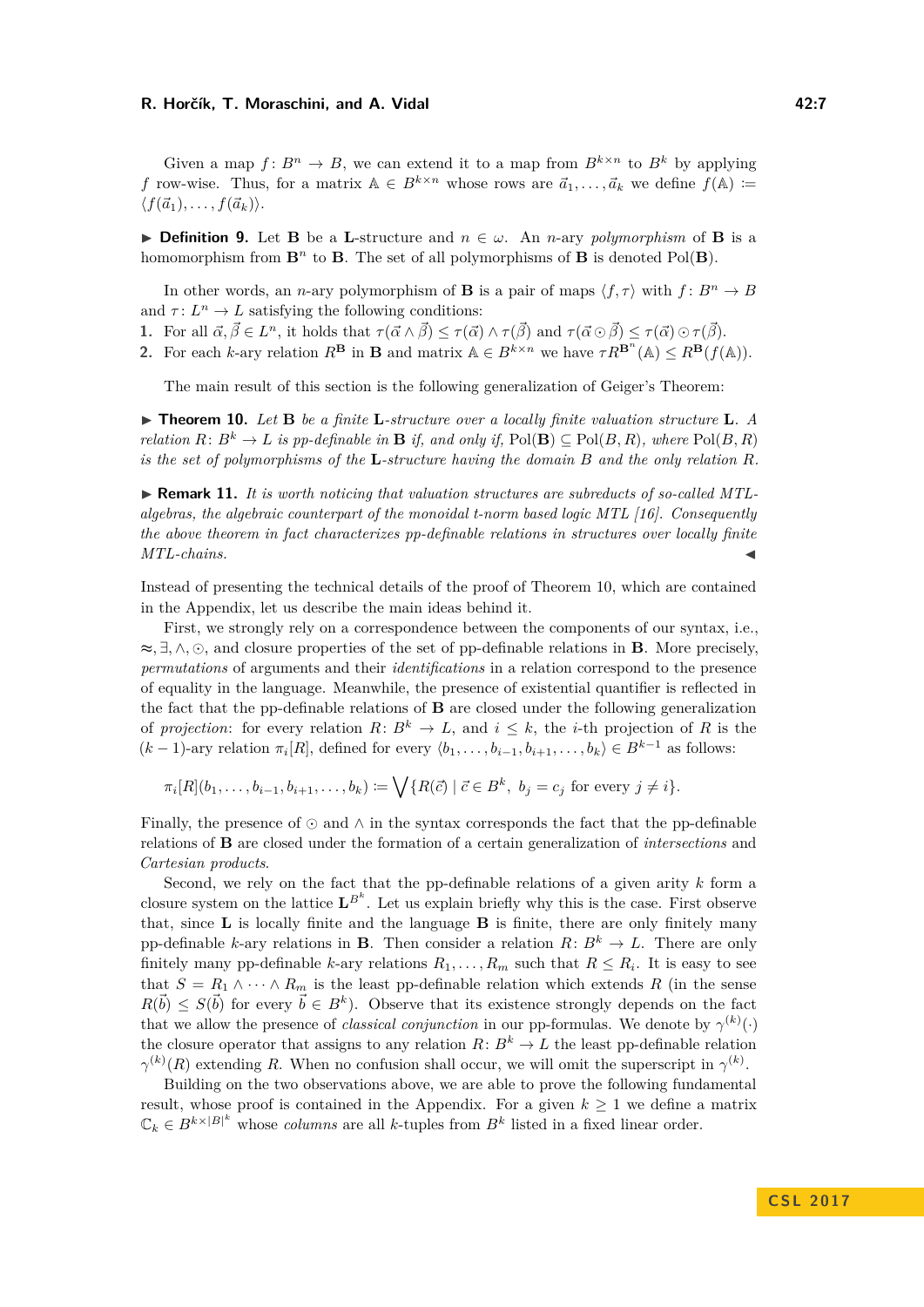<span id="page-7-0"></span>▶ **Extension Lemma 12.** Let **B** be a finite **L**-structure,  $\vec{b} \in B^k$ ,  $n = |B|^k$  and  $R: B^k \to L$  a *k*-*ary relation. Then there is an <i>n*-*ary polymorphism*  $\langle f, \tau \rangle \in Pol(B)$  *such that*  $f(\mathbb{C}_k) = \vec{b}$  $and \tau R^{B^n}(\mathbb{C}_k) = \gamma(R)(\vec{b}).$ 

We conclude by sketching the proof of the main result of the section.

**Proof of Theorem [10.](#page-6-0)** The left-to-right implications follows from the natural observation that pp-definable relations in **B** are preserved by all polymorphisms of **B**. This can be easily checked by induction on the complexity of formulas.

The converse implication follows from the extension Lemma [12.](#page-7-0) Take  $\vec{b} \in B^k$ . We have to show that *R* is pp-definable, i.e.,  $\gamma(R)(\vec{b}) = R(\vec{b})$ . Let  $n = |B|^k$ . By Lemma [12](#page-7-0) there is an *n*-ary polymorphism  $\langle f, \tau \rangle \in Pol(\mathbf{B})$  such that  $f(\mathbb{C}_k) = \vec{b}$  and  $\tau R(\mathbb{C}_k) = \gamma(R)(\vec{b})$ . Since we assume that *R* is preserved by all polymorphisms, we obtain  $\gamma(R)(\vec{b}) = \tau R(\mathbb{C}_k) \leq Rf(\mathbb{C}_k)$  $R(\vec{b})$ . Thus  $R = \gamma(R)$ , i.e., *R* is pp-definable.

### **4 Reducing VCSP to classical CSP**

In this section we show that if **B** is a finite **L**-structure and **L** is locally finite, then VCSP(**B**) can be reduced to a finite number of classical CSPs. In particular, this yields the Dichotomy Conjecture holds for these VCSPs modulo the Dichotomy Conjecture for classical CSP.

Along this section, we work with a fixed but arbitrary finite **L**-structure  $\mathbf{B} = \langle B, R_1, \ldots, R_m \rangle$  where **L** is locally finite. Consider the ranges of relations  $R_1, \ldots, R_m$ . Their union is a finite set  $X \subseteq L$ , generating a finite subalgebra  $\mathbf{L}'$  of  $\mathbf{L}$ . It is obvious that pp-definable relations of  $\bf{B}$  can attain values only in  $L'$ . Consequently, we can assume w.l.o.g. that  $\mathbf{L} = \mathbf{L}'$  and, therefore, that  $\mathbf{L}$  itself is finite. Accordingly, let  $|L| = n$  and define  $r \coloneqq n^n$ . We say that *r* is the *rank* of **L**.

<span id="page-7-1"></span>► Lemma 13. Let  $\vec{\alpha} = \langle \alpha_i \in L \mid i \in I \rangle$  be a sequence of elements indexed by a finite set *I such that*  $|I| \geq r$ *. Then there is*  $J \subseteq I$  *such that*  $|J| = r$  *and*  $\bigodot_{i \in I} \alpha_i = \bigodot_{i \in J} \alpha_i$ *.* 

**Proof.** For any  $\alpha \in L$  we have  $\alpha^{n+1} = \alpha^n$  because  $|L| = n$  and  $\alpha \geq \cdots \geq \alpha^n \geq \alpha^{n+1}$ . Since  $|I| \geq n^n$ , the sequence  $\vec{\alpha}$  contains elements  $\alpha \in L$  occurring more than *n* times. Using  $\alpha^{n+1} = \alpha^n$ , we can omit a suitable number of them and still preserve the value of  $\bigodot_{i \in I} \alpha_i$ .

Equivalently, let K be the variety of Abelian monoids axiomatized by the equation  $x^{n+1} = x^n$ . Since **L** has *n* elements, its monoidal reduct belongs to K. Observe that the *n*-generated free Abelian monoid over K has exactly *n <sup>n</sup>* elements. Thus every product of elements in **L** is equivalent to a product of  $n^n$  many of them.

We will make use of two basic transformations on **B**. A first useful transformation of **B** consists in an expansion of the language by means of a particular family of pp-definable relations. The *cardinality* of a multiset *I*, denoted by |*I*|, is the number of elements of *I* counting repetitions. We consider the expansion of the language of **B** with new relational symbols  $R_I$  for each multiset of elements in  $\{1, \ldots, m\}$  of cardinality  $\leq r$ . The arity of  $R_I$  is the sum of all arities of  $R_i$ ,  $i \in I$ , i.e.,  $ar(R_I) \coloneqq \sum_{i \in I} ar(R_i)$ .

We denote by  $\widehat{B}$  the *expansion* of **B** obtained by adding to **B** the previous collection of relations  $R_I$ 's interpreted as  $R_I^{\widehat{\mathbf{B}}}(\vec{x}_i \mid i \in I) \coloneqq \bigcirc$ *i*∈*I*  $R_i^{\mathbf{B}}(\vec{x}_i)$  for  $I = \langle t_1, \ldots, t_q \rangle$ .

Observe that the language of  $\widehat{B}$  is finite and, therefore  $\widehat{B}$  is a **L**-structure as well. Moreover, since the expansion  $\widehat{B}$  is obtained by adding only pp-definable relations, the complexity of VCSP( $\mathbf{B}$ ) coincides with the one of VCSP( $\widehat{\mathbf{B}}$ ).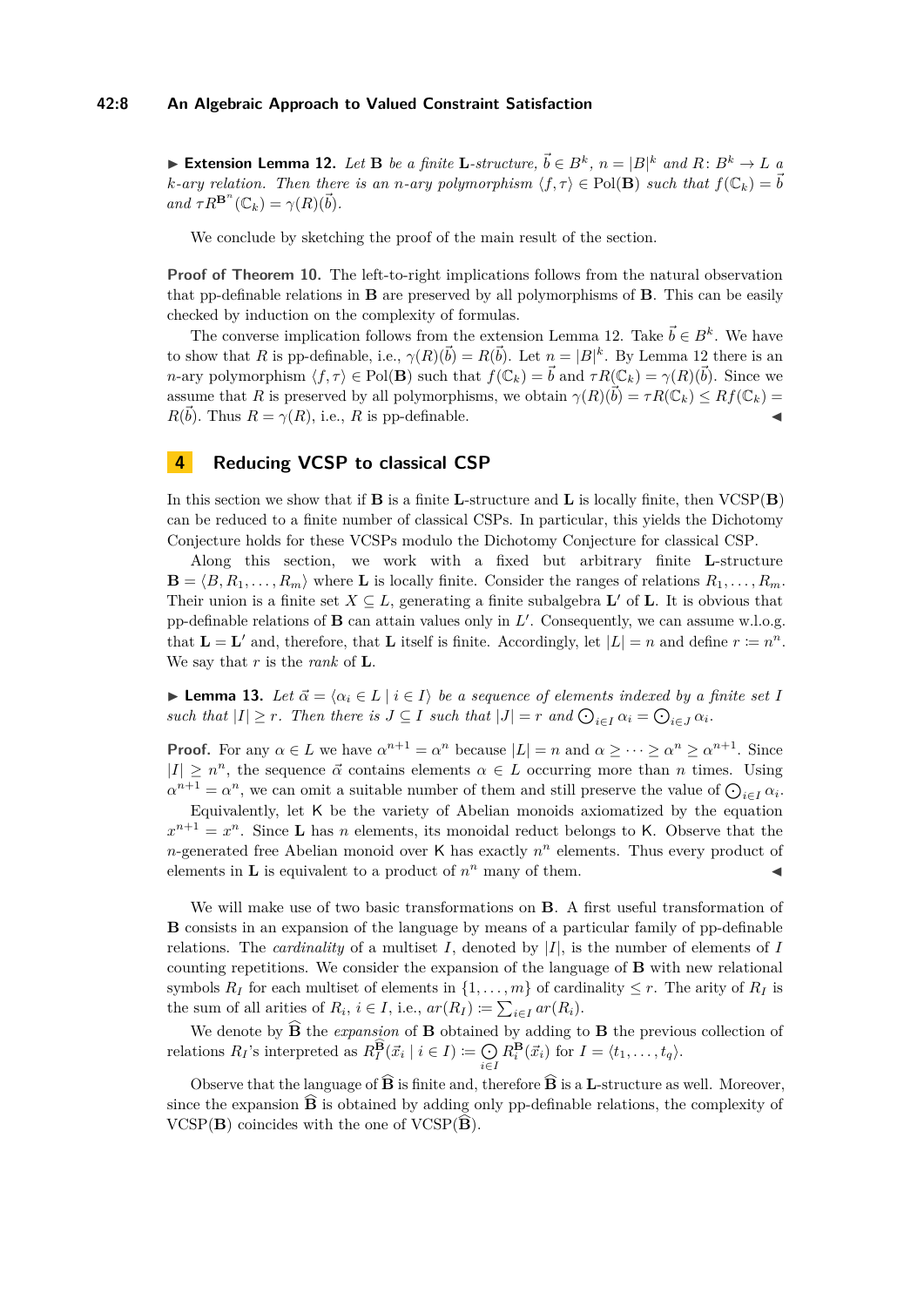#### **R. Horčík, T. Moraschini, and A. Vidal 42:9**

From a pp-formula  $\varphi$  of **B** in NF, we will define recursively a new pp-formula  $\hat{\varphi}$  in the language of  $\widehat{B}$  as follows. First consider the case where  $\varphi = R_{t_1}(\vec{x}_{t_1}) \odot \cdots \odot R_{t_q}(\vec{x}_{t_q})$ . Let *I* be the multiset whose elements are  $t_1, \ldots, t_q$  counting repetitions. We define

$$
\widehat{\varphi} := \begin{cases} R_I(\vec{x}_{t_1}, \dots, \vec{x}_{t_q}) & \text{if } |I| \le r, \\ \bigwedge \{ R_J(\vec{x}_j \mid j \in J) \mid J \text{ is a submultiset of } I \text{ s.t. } |J| = r \} & \text{otherwise.} \end{cases}
$$

Moreover, we set  $\widehat{\varphi_1 \wedge \varphi_2} := \widehat{\varphi}_1 \wedge \widehat{\varphi}_2$  and  $\widehat{\exists x \varphi} := \exists x \, \widehat{\varphi}$ .<br>Observe that the symbol  $\odot$  does not appear in  $\widehat{\varphi}$ . Ithe valuation structure **L** is fixed,  $\widehat{\varphi}$  can be constructed Observe that the symbol  $\odot$  does not appear in  $\hat{\varphi}$ . Moreover, it is easy to see that, since the valuation structure **L** is fixed,  $\hat{\varphi}$  can be constructed out of  $\varphi$  in polynomial time in the length of  $\varphi$ <sup>[9](#page-8-0)</sup>. On the other hand, while obtaining  $\hat{\varphi}$  for an arbitrary valuation structure **L** has a quite high computational cost, lower bounds and easier constructions are likely to exist when each particular structure is studied separately.

<span id="page-8-1"></span>**► Lemma 14.** For every pp-formula  $\varphi$  of **B** in NF and  $\vec{b} \in B$  it holds  $\|\varphi(\vec{b})\|^{\mathbf{B}} = \|\widehat{\varphi}(\vec{b})\|^{\mathbf{B}}$ .

**Proof.** According to the definition of the translation  $\hat{\ }$ , it suffices to check the equality for pp-formulas of the form  $\varphi = \bigodot_{i \in I} R_i(\vec{x}_i)$ . Since the monoidal unit  $1 \in L$  is the top element, we have that for every  $\alpha, \beta \in L$  it holds that  $\alpha \odot \beta \leq \alpha \wedge \beta$ . This fact easily implies that  $\|\varphi(\vec{b})\|^{\mathbf{B}} \leq \|\widehat{\varphi}(\vec{b})\|^{\mathbf{B}}$ . The other inequality is a direct consequence of Lemma [13.](#page-7-1)

A second family of transformations of a structure **B** is given by *classicalizations* of it. Given  $\alpha \in L$ , we define a classical (non-weighted) structure  $\mathbf{B}_{\alpha}$  whose language coincides with the one of **B**, and every *k*-ary basic relation *R* is interpreted as follows: for every  $\vec{b} \in B^k$ we set  $\mathbf{B}_{\alpha} \models R(\vec{b}) \iff R^{\mathbf{B}}(\vec{b}) \geq \alpha$ . We can apply these classicalizations to the structure  $\widehat{\mathbf{B}}$ defined before, obtaining the following useful result:

<span id="page-8-2"></span>**► Lemma 15.** Let  $\alpha \in L$ ,  $\varphi$  a pp-formula of **B** in NF and  $\vec{b} \in B$ . The following are *equivalent:*

**1.**  $\widehat{\mathbf{B}}_{\alpha} \models \widehat{\varphi}(\vec{b})$ . **2.**  $\|\widehat{\varphi}(\vec{b})\|^{\widehat{\mathbf{B}}} \geq \alpha$ *.* **3.**  $\|\varphi(\vec{b})\|^{\mathbf{B}} \geq \alpha$ *.* 

**Proof.** The equivalence between 2. and 3. follows from Lemma [14.](#page-8-1) The equivalence between 1. and 2. can be proven easily by induction on the construction of formulas (recall that  $\odot$ does not appear in pp-formulas of the form  $\widehat{\varphi}$  $\blacksquare$ ).

The next result shows that VCSP(**B**) can be reduced to a finite number of classical CSPs.

- <span id="page-8-3"></span> $\blacktriangleright$  Theorem 16.
- $VCSP(\mathbf{B})$  *is tractable iff*  $CSP(\widehat{\mathbf{B}}_{\alpha})$  *is tractable for every*  $\alpha \in L$ *.*
- $VCSP(B)$  *is NP-hard iff*  $CSP(\widehat{B}_{\alpha})$  *is NP-hard for some*  $\alpha \in L$ *.*  $\overline{\phantom{a}}$

**Proof.** Given a pp-sentence  $\varphi$  of  $\widehat{B}$  in which  $\odot$  does not occur, we denote by  $\varphi^*$  the formula obtained from  $\varphi$  replacing the relations from the expansion  $\widehat{B}$  with the corresponding formulas

<span id="page-8-0"></span><sup>9</sup> This can be proved by induction on the construction of *ϕ*. The only non-trivial case is the one where  $\varphi = R_{t_1}(\vec{x}_{t_1}) \odot \cdots \odot R_{t_q}(\vec{x}_{t_1})$ . Let *I* be the multiset whose elements are  $t_1, \ldots, t_q$  counting repetitions. It is easy to see that the length of  $\hat{\varphi}$  is bounded above by the binomial coefficient  $\binom{|I|}{r}$ . Since  $\binom{|I|}{r}$  is bounded above by  $|\varphi|^r$ , where  $|\varphi|$  is the length of  $\varphi$ , we are done.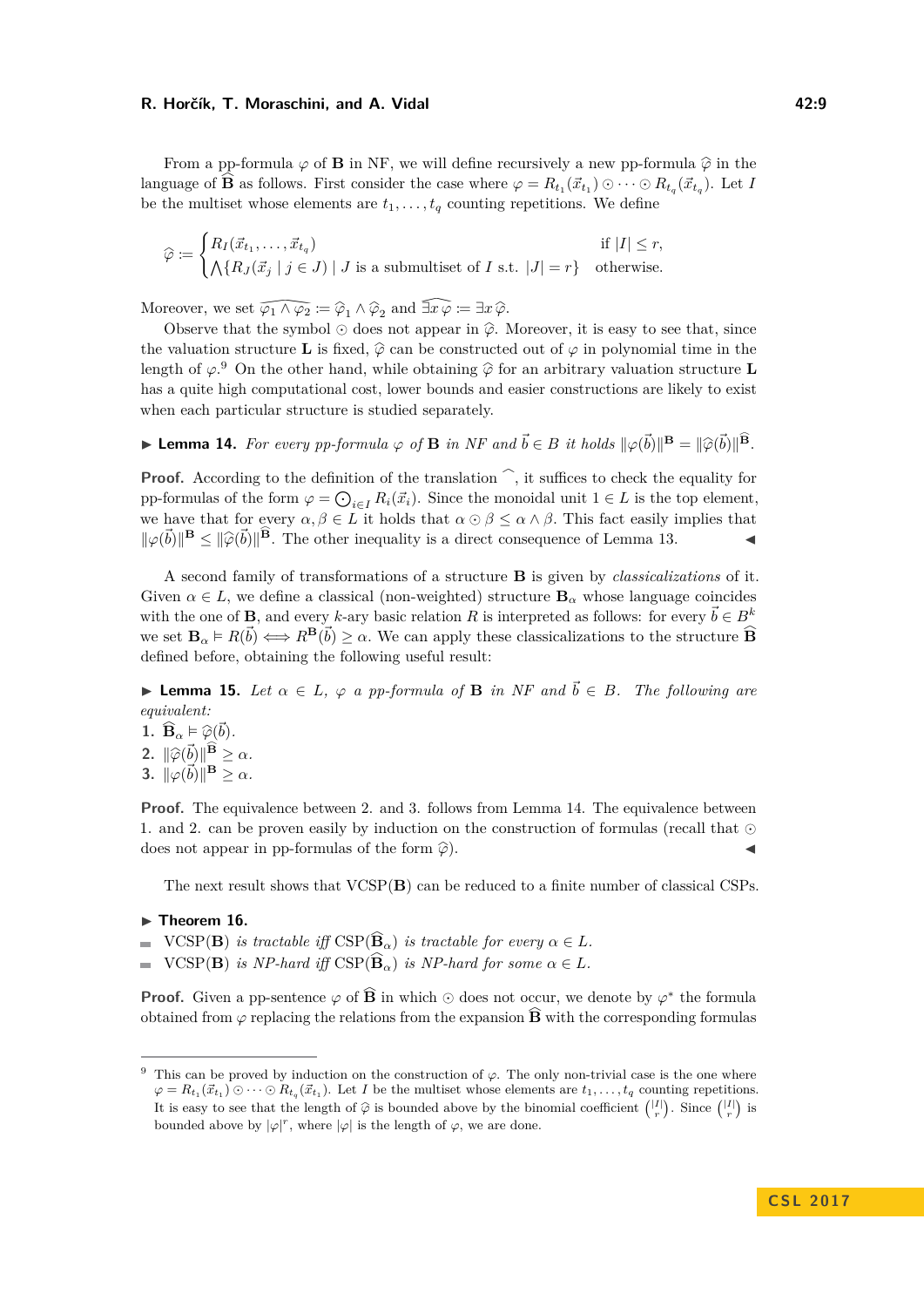of  $\mathbf{B}$ <sup>[10](#page-9-0)</sup> Observe that both the length of  $\varphi^*$  and the time needed in its construction are bounded above polynomially in the length of  $\varphi$ .

From Lemma [15](#page-8-2) it follows that for every  $\alpha \in L$  it holds that  $\widehat{\mathbf{B}}_{\alpha} \models \varphi \Longleftrightarrow ||\varphi^*||^{\mathbf{B}} \geq \alpha$ . Together with the fact that  $\varphi^*$  can be constructed in polynomial time in the length of  $\varphi$ , the above display easily implies that:

If  $\text{CSP}(\widehat{\mathbf{B}}_{\alpha})$  is NP-hard for some  $\alpha \in L$ , then also VCSP(**B**) is NP-hard as well.

If VCSP(**B**) is tractable, then so is  $CSP(\widehat{B}_{\alpha})$  for every  $\alpha \in L$ .

Conversely, consider any pp-sentence  $\varphi$  of **B**. Then define  $\beta := \max\{\alpha \in L \mid \widehat{\mathbf{B}}_{\alpha} \models \widehat{\varphi}\}.$ From Lemma [15](#page-8-2) it follows that the following conditions are equivalent for every  $\vec{b} \in B$ :

**1.**  $\vec{b}$  is a solution for  $\varphi$  in **B**.

**2.**  $\vec{b}$  witnesses the fact that  $\widehat{\mathbf{B}}_{\beta} \models \widehat{\varphi}$ .

 $\text{Suppose } \text{CSP}(\widehat{\mathbf{B}}_{\alpha})$  is tractable for every  $\alpha \in L$  and consider a pp-sentence  $\varphi$  of **B**. Recall that  $\hat{\varphi}$  can be constructed in polynomial time in the length of  $\varphi$ . Moreover,  $\beta$  can be calculated in polynomial time in the length of  $\hat{\varphi}$  by the assumption on the tractability of each of the  $\text{CSP}(\widehat{\mathbf{B}}_{\alpha})$  and that fact that **L** is finite. It is well known that if  $\text{CSP}(\widehat{\mathbf{B}}_{\alpha})$  is tractable, then given a pp-sentence  $\psi$ , the problem of then determining whether  $\widehat{\mathbf{B}}_{\alpha} \models \psi$ , and in the positive case produce a tuple  $\vec{b}$  witnessing  $\widehat{\mathbf{B}}_{\alpha} \models \psi$ , is a tractable problem too [\[14\]](#page-14-14). Building on this, we obtain a tuple  $\vec{b}$  from *B* witnessing the fact that  $\widehat{\mathbf{B}}_{\beta} \models \widehat{\varphi}$  in polynomial time in the length of  $\hat{\varphi}$ . Hence we conclude that this tuple  $\vec{b}$  can be constructed in polynomial time in the length of  $\varphi$ . Since 2. implies 1. we conclude that  $\vec{b}$  is a solution for  $\varphi$  in **B**. Hence VCSP(**B**) is tractable as desired. Similarly, if  $VCSP(B)$  is NP-hard, so is at least one  $CSP(\widehat{B}_{\alpha})$ .

▶ Corollary 17. The dichotomy conjecture holds for the VCSP formulated over finite **L** *structures with* **L** *locally finite if and only if it holds for the classical CSP over finite templates.*

I **Remark 18.** *Observe that Theorem [16](#page-8-3) is formulated under the assumption that* **L** *is finite, but it holds equivalently under the assumption that* **L** *locally finite. For this reason, the result applies to the case where* **L** *is* Ł*,* Ł*<sup>n</sup> or* **G** *(see Example [3\)](#page-2-2). In this setting the VCSP is also known under the names of weighted CSP and fuzzy CSP (cf. [\[25\]](#page-14-3)).* 

As we mentioned, our formulation of the VCSP allows the presence of classical conjunction in pp-formulas. It is natural to ask whether this expansion of the language (w.r.t. pp-formulas without  $\wedge$ ) preserves the tractability of the VCSP. In the next example we show that this is not the case in general.

<span id="page-9-1"></span>**Example 19.** Let **K** be a classical structure for which  $CSP(K)$  is NP-hard. We define an  $L_3$ -structure **B** in the same language of **K** as follows. For every basic *k*-ary relation *R*, we set  $R^{\mathbf{B}}(\vec{x}) = 1/2$  if  $\vec{x} \in R^{\mathbf{K}}$  and equal to 0 otherwise.

It is easy to see that the basic relations of  $\widehat{\mathbf{B}}_{1/2}$  include the ones of **K**. Hence  $CSP(\widehat{\mathbf{B}}_{1/2})$ is NP-hard. By Theorem [16](#page-8-3) we conclude that VCSP(**B**) is NP-hard as well. On the other hand, when formulated without classical conjunction, the VCSP of **B** is tractable. To see this, let Γ be the set of pp-sentences without  $\wedge$ . It is easy to see that if  $\varphi \in \Gamma$  contains at least two occurrences of a basic relation *R* different from the identity, then the  $\|\varphi\|^{\mathbf{B}} = 0$  and, therefore, every tuple of elements of *B* is a solution of  $\varphi$ . Therefore the only meaningful pp-sentences have the following form (for some, possibly none, basic relation *R*):  $\exists \vec{x} R(\vec{x}) \odot \bigodot_{i \in I} (y_i \approx z_i)$ . It is not difficult to see that they can be handled in polynomial time.

<span id="page-9-0"></span><sup>&</sup>lt;sup>10</sup> If the classical conjunction  $\wedge$  is not allowed in the language, this process cannot be done in general. See e.g. Example [19](#page-9-1) below.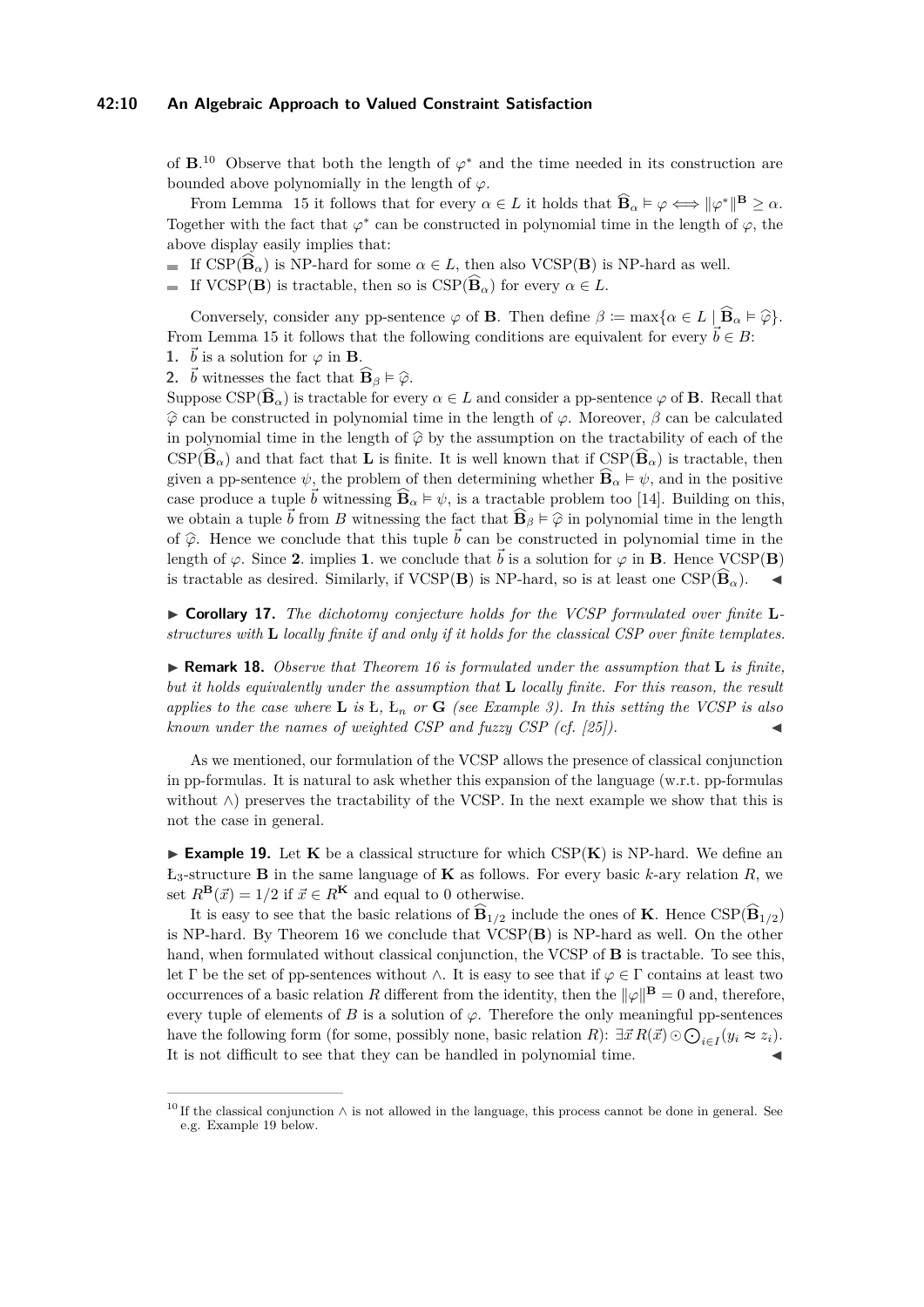#### **R. Horčík, T. Moraschini, and A. Vidal 42:11 12:11 12:11**

Even if the addition of classical conjunction to pp-sentences does not preserves tractability, the clone of polymorphisms Pol(**B**), which preserves  $\wedge$ , of an **L**-structure **B** may contain useful information for handling pp-sentences in which  $\wedge$  does not occur, as we remark in the next example.

**Example 20.** Recall the  $\langle s, t \rangle$ -MIN-CUT problem. Given a weighted digraph  $H =$  $\langle H, \mu, s, t \rangle$ , where  $\mu: H^2 \to \mathbb{N} \cup \{\infty\}$  is a map assigning weights to tuples of vertices  $(\mu(u, v) = \infty$  if there is no arc between  $u, v \in H$ ) and  $s, t \in H$ , this problem asks to find an  $\langle s, t \rangle$ -cut with a minimum weight. A  $\langle s, t \rangle$ -cut of **H** is a subset  $C \subseteq H$  such that  $s \in C$  and  $t \notin C$ . The weight of *C* is defined by  $\sum_{u \in C, v \notin C} \mu(u, v)$ .

The  $\langle s, t \rangle$ -MIN-CUT can be formulated within VCSP(**B**) over the **P**-structure **B** =  $\langle \{a,b\},R,P_s,P_t\rangle$  where  $P_s(a) = 1$  and  $P_s(b) = 0$ ,  $P_t(b) = 1$  and  $P_t(a) = 0$ , and  $R: \{a,b\}^2 \rightarrow$ [0, 1] is defined in the following figure for  $0 < \alpha < 1$ .



The input weighted digraph can be encoded into a pp-sentence whose variables are vertices of **H** as follows:

 $\exists \vec{x} P_s(s) \odot P_t(t) \odot \bigodot \{ R(x_i, x_j)^{\mu(x_i, x_j)} : x_i, x_j \in H \text{ and } \mu(x_i, x_j) \neq 0 \}$ 

where  $R(x_i, x_j)^{\mu(x_i, x_j)} = R(x_i, x_j) \odot \ldots \odot R(x_i, x_j)$  repeated  $\mu(x_i, x_j)$  many times.

It can be shown that VCSP(**B**) is intractable. This holds even if we replace the valuation structure **P** by a locally finite one provided that  $\alpha^2 > 0$ .<sup>[11](#page-10-0)</sup> Nevertheless, the ∧-less fragment is tractable since it admits a symmetric fractional polymorphism  $\langle \min, \max \rangle$  of every arity (see [\[22\]](#page-14-9)). Even though the full language version is intractable, the clone of polymorphisms Pol(**B**) still contains useful information. For instance  $\langle \min, \tau \rangle$  and  $\langle \max, \tau \rangle$  for  $\tau(\alpha, \beta)$  $\alpha \odot \beta$  are polymorphisms of **B** where min and max are computed w.r.t. the linear order  $a < b$ . The fact that  $\langle \min, \max \rangle$  is a fractional polymorphism can be captured by  $\tau(R(\vec{x}), R(\vec{y})) \leq$  $\tau(R(\min(\vec{x}, \vec{y}))$ ,  $R(\max(\vec{x}, \vec{y}))$  for all relations *R* which are pp-definable in the language  $\exists$ ,  $\odot$ . Thus one can investigate fractional polymorphisms inside the clone Pol(**B**). J

### **5 Tractability conditions**

In this section we will focus on tractability conditions for VCSP(**B**) consisting in existence of suitable polymorphisms of a finite **L**-structure **B**. Remarkably, given a polymorphism  $\langle f, \tau \rangle \in Pol(B)$ , the component f is a classical polymorphism of the classical structure  $\widehat{\mathbf{B}}_{\alpha}$  provided that  $\alpha \leq \tau(\alpha,\ldots,\alpha)$ . This will establish a connection between tractability conditions of the classical  $\text{CSP}(\widehat{\mathbf{B}}_{\alpha})$  and tractability conditions for  $\text{VCSP}(\mathbf{B})$ .

**Definition 21.** Let  $\alpha \in L$ . A polymorphism  $\langle f, \tau \rangle$  of **B** is *increasing in*  $\alpha$  whenever  $\alpha \leq \tau(\alpha, \ldots, \alpha)$ . We will denote the set of polymorphisms of **B** increasing in  $\alpha$  by Pol<sub>† $\alpha$ </sub>(**B**).

We say that a polymorphism is *locally increasing* if it is increasing in some value  $\alpha \in L$ . Such polymorphisms play a central role in the transfer of tractability conditions between  $VCSP(B)$  and the different  $CSP(\widehat{B}_{\alpha})$ . More precisely, we have the following:

<span id="page-10-0"></span><sup>&</sup>lt;sup>11</sup> This can be proved by showing non-existence of a ternary cyclic polymorphism in  $\widehat{B}_{\alpha^2}$  and then applying Theorem [16.](#page-8-3)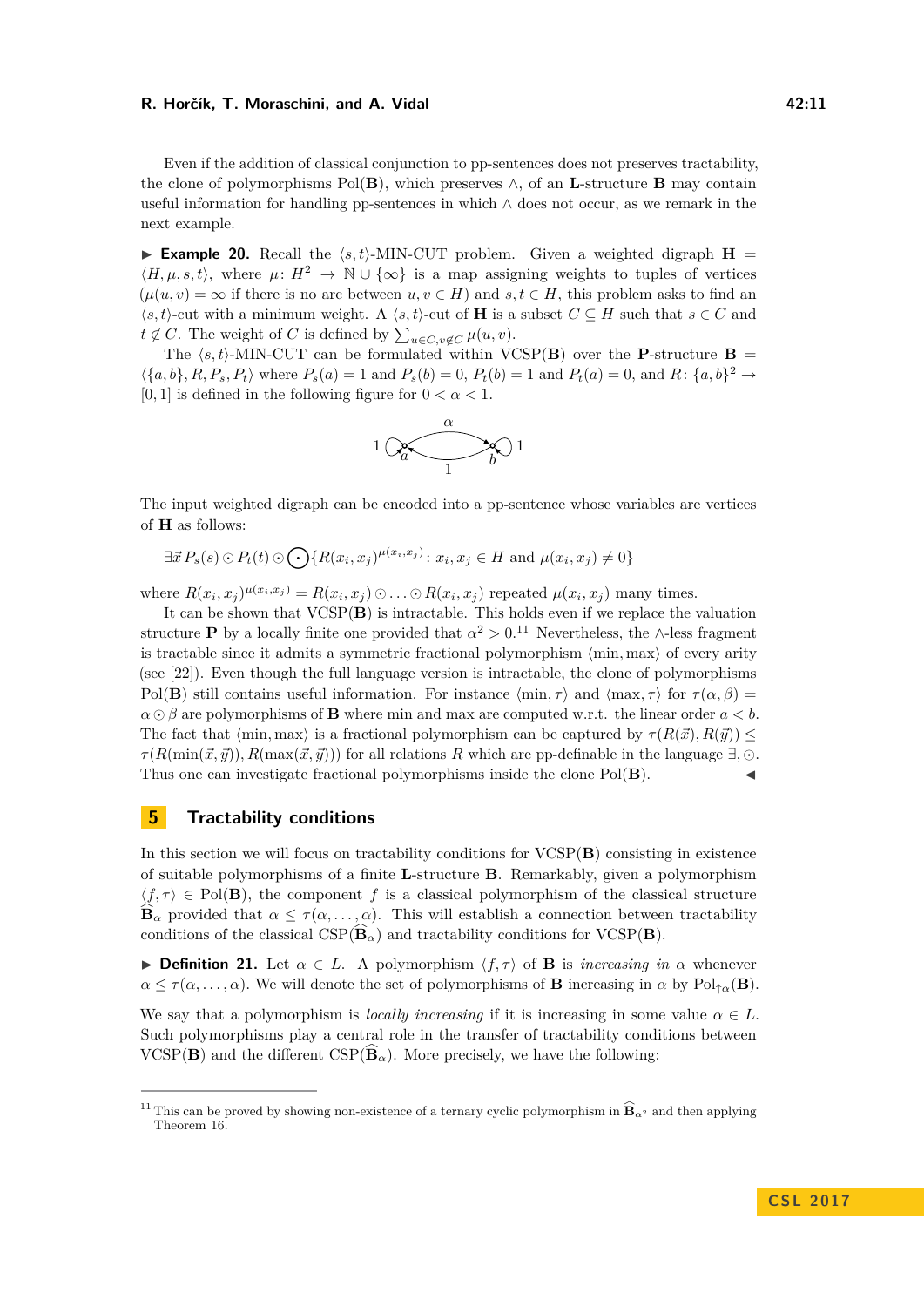#### **42:12 An Algebraic Approach to Valued Constraint Satisfaction**

<span id="page-11-0"></span> $\blacktriangleright$  **Lemma 22.** *We have* {*f* |  $\langle f, \tau \rangle$  ∈ Pol<sub>↑α</sub>(**B**)} ⊆ Pol( $\widehat{\mathbf{B}}_{\alpha}$ ) *for all*  $\alpha \in L$ *.* 

**Proof.** Let  $\langle f, \tau \rangle \in \text{Pol}_{\uparrow \alpha}(\mathbf{B})$  be *n*-ary. Consider any *k*-ary relation *R* of  $\widehat{\mathbf{B}}_{\alpha}$ , and  $\mathbb{B} \in B^{k \times n}$ such that  $\mathbb{B} \in R$  (i.e., the columns of  $\mathbb{B}$  belong to *R*). Observe that Lemma [15](#page-8-2) implies that, for any  $\vec{b} \in R$  it holds that  $\alpha \leq ||R^*(\vec{b})||^{\mathbf{B}}$ , where  $R^*$  is defined as in the proof of Lemma [16](#page-8-3) (so that  $\widehat{R^*} = R$ ). Then, by monotonicity of  $\tau$  and the fact that  $\langle f, \tau \rangle$  is increasing in  $\alpha$  it follows that  $\alpha \leq \tau(\alpha, \ldots, \alpha) \leq \tau(\|R^*(\mathbb{B})\|^{\mathbf{B}})$ , where  $\|R^*(\mathbb{B})\|^{\mathbf{B}} = \langle \|R^*(\vec{b}_1)\|^{\mathbf{B}}, \ldots, \|R^*(\vec{b}_m)\|^{\mathbf{B}}\rangle$  for the columns  $\vec{b}_1, \ldots, \vec{b}_m$  of B. Since  $\langle f, \tau \rangle$  is a polymorphism of **B** it preserves pp-definable relations, and in particular  $R^*$ . Thus,  $\tau(\|R^*(\mathbb{B})\|^{\mathbf{B}}) \leq \|R^*(f(\mathbb{B}))\|^{\mathbf{B}}$ . Lemma [15](#page-8-2) implies that  $f(\mathbb{B}) \in R$  concluding the proof.

In order to provide a converse inclusion to the one from Lemma [22,](#page-11-0) we will construct for every classical polymorphism  $f \in Pol(\widehat{\mathbf{B}}_{\alpha})$  a polymorphism  $\langle f, \tau_f \rangle \in Pol(\mathbf{B})$ . To this end, recall that  $\mathbb{C}_n$  is the matrix whose columns are all *n*-tuples from  $B^n$ , so its transposed  $\mathbb{C}_n^T$  is the matrix whose rows are all the elements of  $B^n$ . Then for any  $\vec{\alpha} \in L^n$  we let  $R_{\vec{\alpha}}: B^{|B|^n} \to L$  be given by  $R_{\vec{\alpha}}(\mathbb{C}_n^T) \coloneqq \vec{\alpha}$  and by  $R_{\vec{\alpha}}(\vec{b}) \coloneqq 0$  for  $\vec{b} \in B^{|B|^n} \setminus \text{Columns}(\mathbb{C}_n^T)$ .

Given a mapping  $f: B^n \to B$ , define  $\tau_f: L^n \to L$  by  $\tau_f(\vec{\alpha}) \coloneqq (\gamma(R_{\vec{\alpha}}))(f(\mathbb{C}_n^T))$  where  $\gamma$ is the closure operator defined in Section [3.](#page-4-2)

<span id="page-11-1"></span>**► Lemma 23.** We have  $\langle f, \tau_f \rangle$  ∈ Pol<sub>↑α</sub>(**B**) *iff*  $f$  ∈ Pol( $\widehat{B}_\alpha$ ) *for any*  $\alpha \in L$ *.* 

**Proof.** The left-to-right implication follows from Lemma [22.](#page-11-0) The converse implication follows from the Extension Lemma [12.](#page-7-0) The details are included in the Appendix.

Sufficient tractability conditions for VCSP(**B**) arise now naturally from the ones for the associated  $\text{CSP}(\widehat{\mathbf{B}}_{\alpha})$ .

<span id="page-11-2"></span> $\triangleright$  **Corollary 24.** *If for each*  $\alpha \in L$  *there is*  $\langle f, \tau \rangle$  ∈ Pol<sub>↑ $\alpha$ </sub>(**B**) *such that f satisfies* a *Maltsev condition implying tractability for classical CSP then* VCSP(**B**) *is tractable.*

**Proof.** Follows easily as a combination of Theorem [16](#page-8-3) and Lemma [23.](#page-11-1)

Of particular interest is the class of polymorphisms that are increasing in each value  $\alpha \in L$ . Precisely, we say that an *n*-ary polymorphism  $\langle f, \tau \rangle$  of **B** is *fully increasing* (and write  $\langle f, \tau \rangle \in \mathrm{Pol}_{\uparrow}(\mathbf{B})$ ) whenever for each  $\vec{\alpha} \in L^n$  it holds  $\bigwedge^n$  $\bigwedge_{1=i} \alpha_i \leq \tau(\vec{\alpha}).$ 

It is easy to see that for an *n*-ary polymorphism  $\langle f, \tau \rangle$  over an **L**-structure it holds that

 $\langle f, \tau \rangle \in \mathrm{Pol}_{\uparrow \alpha}(\mathbf{B})$  for all  $\alpha \in L$  if and only if  $\langle f, \tau \rangle \in \mathrm{Pol}_{\uparrow}(\mathbf{B})$ 

<span id="page-11-4"></span>I **Lemma 25.** *The following conditions are equivalent:*

- **1.**  $f \in \text{Pol}(\widehat{\mathbf{B}}_{\alpha})$  for all  $\alpha \in L$ ,
- **2.** *There is some*  $\tau$  *such that*  $\langle f, \tau \rangle \in \mathrm{Pol}_{\uparrow \alpha}(\mathbf{B})$  *for all*  $\alpha \in L$ *,*
- **3.** *There is some*  $\tau$  *such that*  $\langle f, \tau \rangle \in Pol_{\uparrow}(\mathbf{B})$ *.*

**Proof.** Clearly 3. $\Rightarrow$ 2., and 2. $\Rightarrow$ 3. follows easily by contraposition exploiting the monotonicity of  $\tau$ . 2.⇒1. is a particular application of Lemma [22.](#page-11-0) Finally, 1.⇒3. follows by considering the mapping  $\tau_f$  from Lemma [23,](#page-11-1) which is now increasing for each  $\alpha \in L$ .

It is immediate that we can reformulate Corollary [24](#page-11-2) in the particular case of fully increasing polymorphisms.

<span id="page-11-3"></span>**► Corollary 26.** *If there is*  $\langle f, \tau \rangle \in Pol_1(\mathbf{B})$  *such that f satisfies a Maltsev condition implying tractability for classical CSP then* VCSP(**B**) *is tractable.*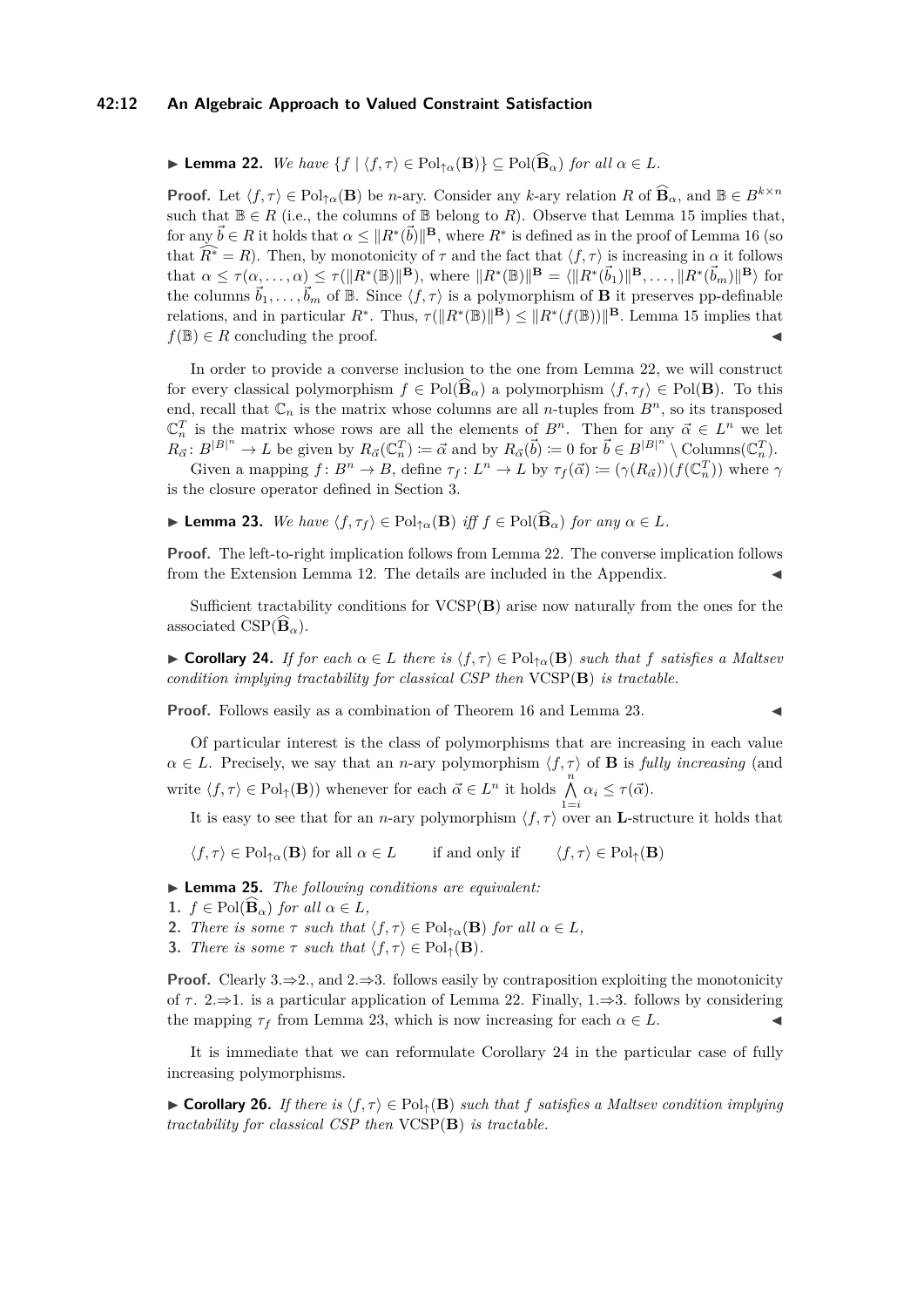

<span id="page-12-0"></span>**Figure 1** The relation *R*; the arcs with weight 0 are omitted.

The following example contains an application of fully increasing polymorphisms.

**Example 27.** Let **L** be a valuation structure and  $\alpha \in L$  such that  $\alpha < 1$ . Consider an **L**-structure  $\mathbf{B} = \langle \{a, b, c\}, R \rangle$  such that  $R: B^2 \to L$  is a binary relation depicted in Figure [1.](#page-12-0) The **L**-structure **B** has a fully-increasing polymorphism  $\langle f, \tau \rangle$ . If we introduce an order on *B* by setting  $a < b < c$ , then  $f : B^2 \to B$  is given by  $f(x, y) = \min\{x, y\}$  and  $\tau(x, y) = x \vee y$ if  $x, y > 0$  and equal to 0 otherwise. It is easy to check that  $\langle f, \tau \rangle \in Pol_{\uparrow}(\mathbf{B})$ . Consequently, if **L** is locally finite, then  $VCSP(B)$  is tractable (Corollary [26\)](#page-11-3) because f is a semilattice operation.

The problem VCSP(**B**) can have different interpretations depending also on the valuation structure **L**. We describe one of them for  $\mathbf{L} = \mathbf{L}_{n+2}$  for  $n \geq 1$ . The input for the problem is a finite number of digraphs  $C_1, \ldots, C_m$ . The task is to partition the union of vertices  $\bigcup_{i=1}^{m} C_i$  into three parts denoted respectively *a, b, c* such that the following conditions are satisfied for all  $i \in \{1, \ldots, m\}$ :

**1.**  $C_i$  can have arcs coming from the part *a* to the parts *b* or *c*,

- **2.**  $\mathbf{C}_i$  can have at most *n* many arcs coming from the parts *b* or *c* to the part *c*,
- **3.** no other arcs are allowed in **C***<sup>i</sup>* .

If the above condition can be satisfied by some partitions, we are looking among them for a partition which minimizes the numbers of arcs coming from the parts *b* or *c* to the part *c* in the digraph  $C_i$  having the maximum number of such arcs.

In the following example we show that it might be the case that for every  $\alpha \in L$  there is a polymorphism  $f_\alpha$  of the classical structure  $\hat{\mathbf{B}}_\alpha$  satisfying a fixed Maltsev condition *C* (e.g. majority), but there is no fully increasing polymorphism  $\langle f, \tau \rangle \in Pol_{\uparrow}(\mathbf{B})$  such that *f* satisfies *C*.

| $\boldsymbol{P}$ | $\boldsymbol{a}$ |   | $\mathfrak{c}$ | Q                | $\boldsymbol{a}$ | b | c | $\boldsymbol{M}$ | $\boldsymbol{a}$ |            | $\mathfrak{c}$ | N                | $\boldsymbol{a}$ |     |            |
|------------------|------------------|---|----------------|------------------|------------------|---|---|------------------|------------------|------------|----------------|------------------|------------------|-----|------------|
| $\boldsymbol{a}$ |                  |   | $\sqrt{2}$     | $\boldsymbol{a}$ | $\sqrt{2}$       |   |   | $\boldsymbol{a}$ |                  | $\sqrt{2}$ | 1/9<br>▵       | $\boldsymbol{a}$ |                  |     |            |
| b                |                  |   |                |                  |                  |   | ▵ |                  |                  |            | ▵              | υ                | $\sqrt{2}$<br>▵  |     |            |
| $\mathfrak{c}$   |                  | ▵ |                | $\boldsymbol{c}$ |                  |   |   | $\mathfrak{c}$   | /2               | $\sqrt{2}$ |                | $\mathfrak{c}$   | 1/2              | 1/9 | $\sqrt{2}$ |

**Example 28.** Let **A** be the  $L_3$ -structure with universe  $\{a, b, c\}$  and four binary relations:

*M*, *N* are the only non empty relations in  $\widehat{A}_1$  and *P*, *Q* are the only non total ones in  $\widehat{A}_{1/2}$ . It is easy to check that a ternary majority function that maps  $\langle x, y, z \rangle \mapsto b$  whenever  $x, y, z$  are different is a majority polymorphism in  $\widehat{A}_1$ . Similarly, a majority function that

maps  $\langle x, y, z \rangle \mapsto a$  whenever  $x, y, z$  are different is a majority polymorphism in  $\widehat{A}_{1/2}$ .

On the other hand, by simple calculations we can prove that any majority polymorphism *f* of  $\widehat{A}_1$  necessarily satisfies  $f(a, b, c) = b$ , and similarly, any majority polymorphism  $f'$  of  $\hat{\mathbf{A}}_{1/2}$  necessarily satisfies  $f'(a, b, c) = a$ . These two incompatible conditions, together with Lemma [25](#page-11-4) make it impossible for  $A$  to have an increasing majority polymorphism.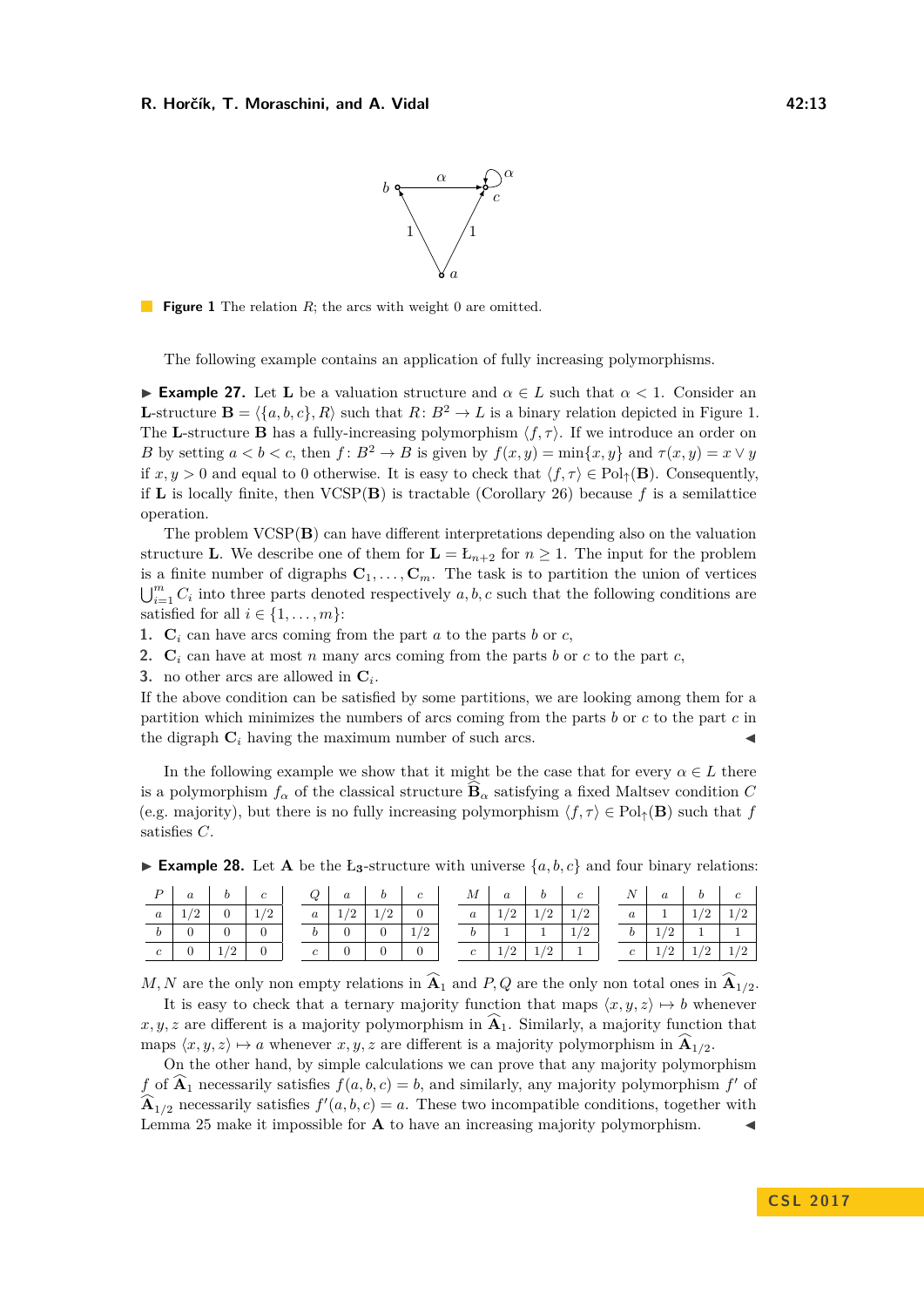### **42:14 An Algebraic Approach to Valued Constraint Satisfaction**

### **6 Conclusions**

In this work we made first steps in the logical and algebraic study of VCSP over an arbitrary valuation structure, obtaining new connections with the classical CSP. This *logical* approach opens the door to several interesting problems. Among them we count the following:

- As model theory turned out to be a fundamental tool in the study of CSP over *infinite* templates [\[6,](#page-13-10) [4\]](#page-13-11), we believe that model theory of first-order non-classical logic could shed some light on the analogous generalization of VCSP.
- $\blacksquare$  Drawing our inspiration from [\[20,](#page-14-15) [5\]](#page-13-12), we hope to generalize Datalog programs to our setting. In addition, this could help to prove that it is decidable whether Datalog programs can solve VCSP(**B**).
- Our version of Geiger's Theorem can be generalized at least in two directions. On m. the one hand, we wish to extend it to **L**-structures where **L** is an arbitrary (possibly non-locally finite) valuation structure. On the other hand, we aim towards a version of Geiger's Theorem for pp-formulas without the classical conjunction ∧ holding for arbitrary valuation structures.
- Last but not least, the logical perspective outlined in this paper could contribute to development of universal algebra and model theory of weighted structures. For instance, one might try to develop the notion of pp-interpretability which is crucial for the algebraic approach to the classical CSP.

#### **References**

- <span id="page-13-2"></span>**1** L. Barto and M. Kozik. Absorbing Subalgebras, Cyclic Terms, and the Constraint Satisfaction Problem. *Logical Methods in Computer Science*, 8(1):1–26, 2012.
- <span id="page-13-3"></span>**2** L. Barto and M. Kozik. Constraint Satisfaction Problems Solvable by Local Consistency Methods. *Journal of the ACM*, 61(1):1–19, 2014.
- <span id="page-13-8"></span>**3** S. Bistarelli, U. Montanari, and F. Rossi. Semiring-based constraint satisfaction and optimization. *Journal of the ACM*, 44(2):201–236, 1997.
- <span id="page-13-11"></span>**4** M. Bodirsky. Complexity classification in infinite-domain constraint satisfaction. *CoRR*, abs/1201.0856, 2012. URL: <http://arxiv.org/abs/1201.0856>.
- <span id="page-13-12"></span>**5** M. Bodirsky and V. Dalmau. Datalog and constraint satisfaction with infinite templates. *Journal of Computer and System Sciences*, 79(1):79–100, 2013.
- <span id="page-13-10"></span>**6** M. Bodirsky and J. Nešetřil. Constraint Satisfaction with Countable Homogeneous Templates. *Journal of Logic and Computation*, 16(3):359–373, 2006.
- <span id="page-13-6"></span>**7** V. G. Bodnarchuk, L. A. Kaluzhnin, V. N. Kotov, and B. A. Romov. Galois theory for post algebras. I. *Cybernetics*, 5(3):243–252, 1969.
- <span id="page-13-7"></span>**8** V. G. Bodnarchuk, L. A. Kaluzhnin, V. N. Kotov, and B. A. Romov. Galois theory for Post algebras. II. *Cybernetics*, 5(5):531–539, 1969.
- <span id="page-13-9"></span>**9** A. Bulatov. A Dichotomy Theorem for Nonuniform CSPs. *CoRR*, abs/1703.03021, 2017. URL: <http://arxiv.org/abs/1703.03021>.
- <span id="page-13-1"></span>**10** A. Bulatov and V. Dalmau. A Simple Algorithm for Mal'tsev Constraints. *SIAM Journal on Computing*, 36(1):16–27, 2006.
- <span id="page-13-0"></span>**11** A. Bulatov, P. Jeavons, and A. Krokhin. Classifying the Complexity of Constraints Using Finite Algebras. *SIAM Journal on Computing*, 34(3):720–742, 2005.
- <span id="page-13-5"></span>**12** D. Cohen, M. Cooper, P. Creed, P. Jeavons, and S. Živný. An Algebraic Theory of Complexity for Discrete Optimisation. *SIAM Journal on Computing*, 42(5):210–224, 2013.
- <span id="page-13-4"></span>**13** D. Cohen, M. Cooper, P. G. Jeavons, and A. Krokhin. The complexity of soft constraint satisfaction. *Artificial Intelligence*, 170(11):983–1016, 2006.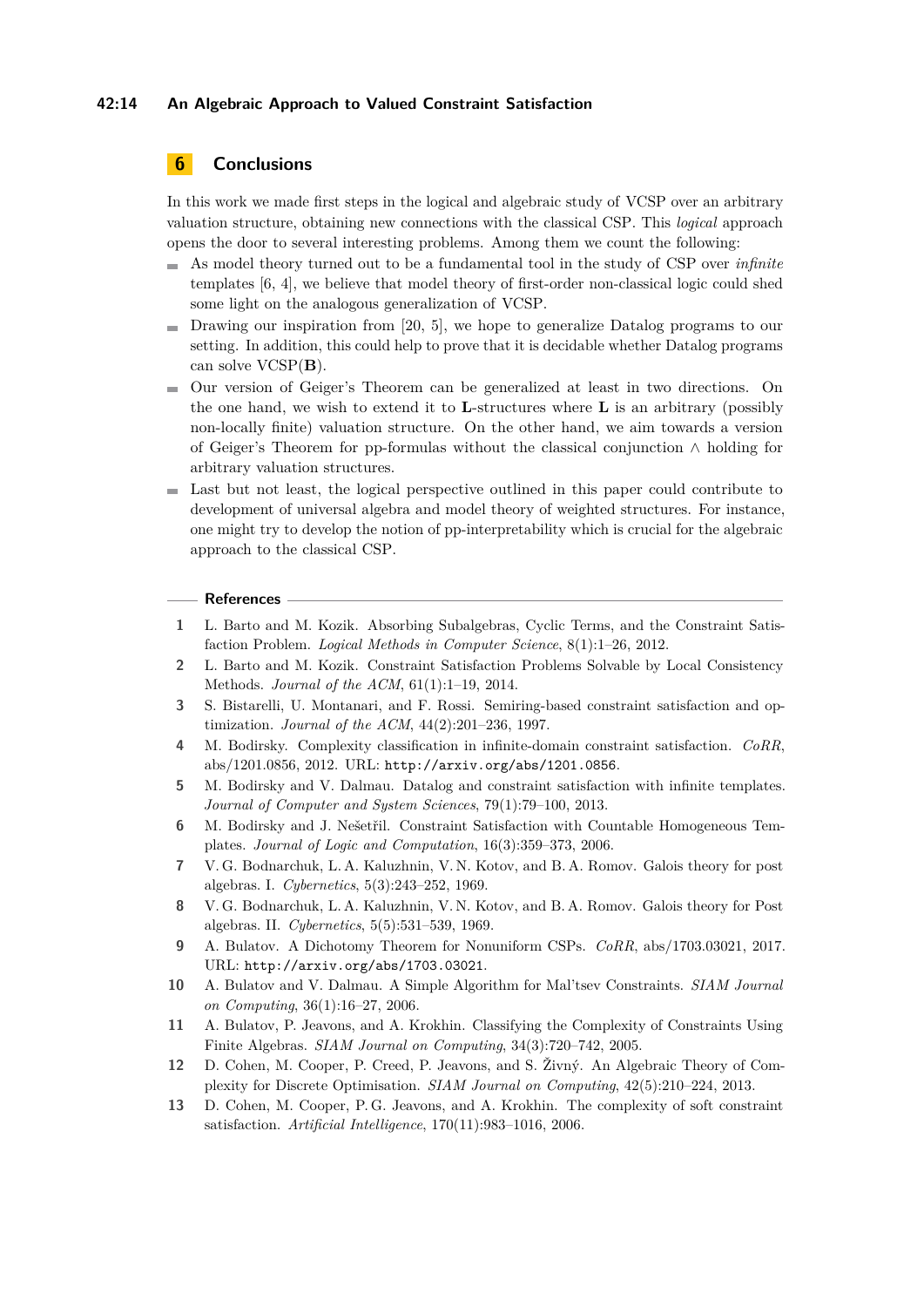### **R. Horčík, T. Moraschini, and A. Vidal 42:15 12:15 12:15**

- <span id="page-14-14"></span>**14** D. A. Cohen. Tractable decision for a constraint language implies tractable search. *Constraints*, 9(3):219–229, 2004.
- <span id="page-14-11"></span>**15** M. Cooper and T. Schiex. Arc consistency for soft constraints. *Artificial Intelligence*, 154(1-2):199–227, 2004.
- <span id="page-14-13"></span>**16** F. Esteva and L. Godo. Monoidal t-norm based logic: towards a logic for left-continuous t-norms. *Fuzzy Sets and Systems*, 124(3):271–288, 2001.
- <span id="page-14-0"></span>**17** T. Feder and M. Vardi. The Computational Structure of Monotone Monadic SNP and Constraint Satisfaction: A Study through Datalog and Group Theory. *SIAM Journal on Computing*, 28(1):57–104, 1998.
- <span id="page-14-8"></span>**18** D. Geiger. Closed systems of functions and predicates. *Pacific Journal of Mathematics*, 27(1), 1968.
- <span id="page-14-1"></span>**19** P. Idziak, R. Mckenzie, M. Valeriote, and R. Willard. Tractability and learnability arising from algebras with few subpowers. In *LICS*, pages 213–222, 2007.
- <span id="page-14-15"></span>**20** P. Kolaitis and M. Vardi. Conjunctive-Query Containment and Constraint Satisfaction. *Journal of Computer and System Sciences*, 61(2):302–332, 2000.
- <span id="page-14-7"></span>**21** V. Kolmogorov, A. Krokhin, and M. Rolinek. The Complexity of General-Valued CSPs. In *FOCS*, pages 1246–1258, 2015.
- <span id="page-14-9"></span>**22** V. Kolmogorov, J. Thapper, and S. Živný. The Power of Linear Programming for General-Valued CSPs. *SIAM Journal on Computing*, 44(1):1–36, 2015.
- <span id="page-14-6"></span>**23** M. Kozik and J. Ochremiak. Algebraic properties of valued constraint satisfaction problem. In *ICALP, Part I*, pages 846–858, 2015.
- <span id="page-14-12"></span>**24** A. Rafiey, J. Kinne, and T. Feder. Dichotomy for digraph homomorphism problems. *CoRR*, abs/1701.02409, 2017. URL: <http://arxiv.org/abs/1701.02409>.
- <span id="page-14-3"></span>**25** F. Rossi, P. van Beek, and T. Walsh. *Handbook of Constraint Programming (Foundations of Artificial Intelligence)*. Elsevier Science Inc., 2006.
- <span id="page-14-2"></span>**26** M. Siggers. A strong Mal'cev condition for locally finite varieties omitting the unary type. *Algebra Universalis*, 64(1-2):15–20, 2010.
- <span id="page-14-5"></span>**27** J. Thapper and S. Živný. The complexity of finite-valued CSPs. In *STOC*, page 695. ACM Press, 2013.
- <span id="page-14-10"></span>**28** E. Vodolazskii, B. Flach, and M. Schlesinger. Minimax problems of discrete optimization invariant under majority operators. *Computational Mathematics and Mathematical Physics*, 54(8):1327–1336, 2014.
- <span id="page-14-4"></span>**29** S. Živný. *The Complexity of Valued Constraint Satisfaction Problems*. Cognitive Technologies. Springer Berlin Heidelberg, 2012.

### **A Proof of Lemma [12](#page-7-0)**

Mimicking the classical formulation, given two *k*-ary relations  $R, Q: B^k \to L$ , we will write *R* ⊆ *Q* whenever for each  $\vec{a} \in B^k$  it holds that  $R(\vec{a}) \leq Q(\vec{a})$ . We will also identify classical crisp *k*-ary relations on *B* with maps from  $B^k$  to *L* whose range is  $\{0, 1\}$ . Given a *k*-ary relation  $R: B^k \to L$ , we define its *support* by  $\text{Supp}(R) = {\{\vec{b} \in B^k \mid R(\vec{b}) \neq 0\}}$ . For a matrix  $\mathbb{A} \in B^{k \times n}$  we denote the set of its columns by Cols(A).

The proof of Lemma [12](#page-7-0) is based on properties of closure operators induced by pp-definable relations. Recall that for every arity *k* the system of pp-definable relations form a closure system. Thus the pp-definable relations induces a family of closure operators  $\gamma^{(k)}$ . We abuse the notation and denote all these closure operators simply  $\gamma$  because the arity of arguments fully determines the corresponding closure operator.

<span id="page-14-16"></span>► **Lemma 29.** *Let*  $R, S: B^k \to L$  *be relations. Then*  $\gamma(R \odot S) \subseteq \gamma(R) \odot \gamma(S)$ *.*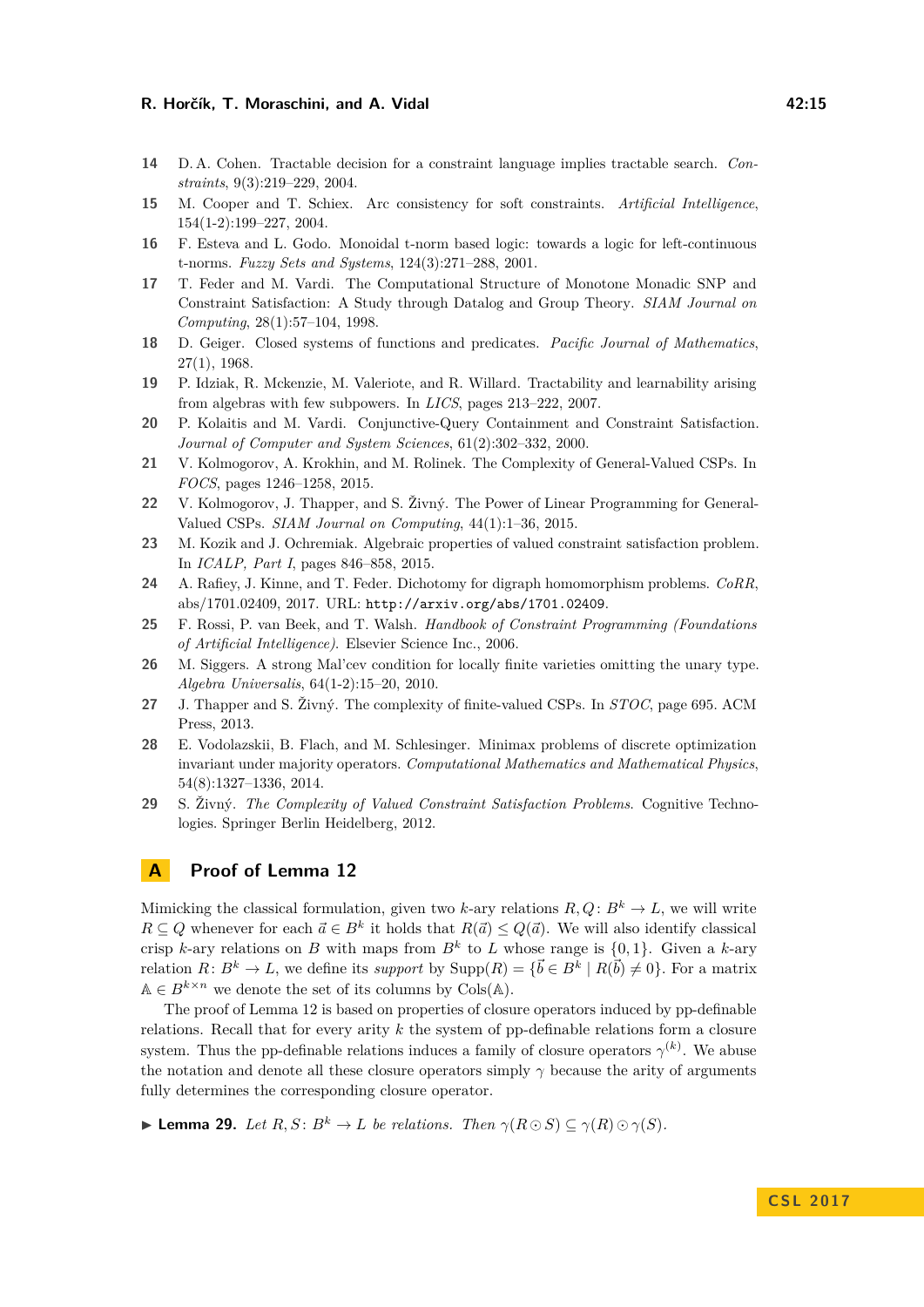

**Figure 2** Projection.

**Proof.** We have  $R \odot S \subseteq \gamma(R) \odot \gamma(S)$ . Since the right-hand-side is pp-definable, this proves the claim.  $\blacksquare$ 

In what follows, we will show precisely how the transformations preserving pp-definable relations interact with the closure operators. There are three elementary transformations we are going to apply to relations, corresponding to existential quantification, permutation and identification of variables.

First, for  $l \leq k$  there is a corresponding projection  $\pi_l: B^k \to B^l$  (over the first *l* components). Given a relation  $R: B^k \to L$ , we define an *l*-ary relation  $\pi_l[R]: B^l \to L$  by  $\pi_l[R](\vec{a}) = \sqrt{R[\pi_l^{-1}(\vec{a})]}$ .

Now we collect several properties of this transformation.

- <span id="page-15-0"></span> $\blacktriangleright$  **Lemma 30.** *Let*  $R, S: B^k \to L, T: B^l \to L$  and  $\pi_l: B^k \to B^l$ . Then
- **1.**  $R \subseteq S$  implies  $\pi_l[R] \subseteq \pi_l[S]$ .
- **2.**  $\pi_l[T\pi_l] = T$  where  $T\pi_l$  is the composition of  $\pi_l$  followed by  $T$  (see Figure [3\)](#page-16-0).
- **3.**  $R \subseteq \pi_l[R]\pi_l$ . Moreover, for each  $\vec{b} \in B^l$  there exists  $\vec{b}' \in \pi_l^{-1}(\vec{b})$  such that  $R(\vec{b}') = \pi_l[R](\vec{b})$ .
- **4.** Let  $C \subseteq B^k$  be a crisp *k*-ary relation such that for each  $\vec{a} \in B^l$  we have  $C \cap \pi_l^{-1}(\vec{a}) \neq \emptyset$ . *Then*  $\pi_l[T\pi_l \odot C] = T$ .

**Proof.**

- 1. For  $\vec{a} \in B^l$  we have by definition  $\pi_l[R](\vec{a}) = \bigvee R[\pi_l^{-1}(\vec{a})] \leq \bigvee S[\pi_l^{-1}(\vec{a})] = \pi_l[S](\vec{a})$ .
- **2.** The composition  $T\pi_l$  defines *k*-ary relation on  $B^k$ . Now pulling  $T\pi_l$  along  $\pi_l$  gives  $\pi_l[T\pi_l](\vec{a}) = \sqrt{T\pi_l[\pi_l^{-1}(a)]} = T(\vec{a})$  (see Figure [3\)](#page-16-0).
- **3.** Note that the composition of  $\pi_l$  followed by *R* approximates *R* from above, i.e., we have  $R(\vec{a}) \leq \bigvee R[\pi_l^{-1}(\pi_l(\vec{a}))] = \pi_l[R](\pi_l(\vec{a}))$  for all  $\vec{a} \in B^k$ . Given  $\vec{b} \in B^l$ , consider  $\vec{b}' \in \pi_l^{-1}(\vec{b})$  such that  $R(\vec{b}')$  is maximum possible, i.e.,  $R(\vec{b}')$  =  $\bigvee R[\pi_l^{-1}(\vec{b})]$ . Consequently, we have  $\pi_l[R](\vec{b}) = \bigvee R[\pi_l^{-1}(\vec{b})] = R(\vec{b}')$ .
- 4. We have  $\pi_l[T\pi_l\odot C](\vec{a}) = \sqrt{(T\pi_l\odot C)}[\pi_l^{-1}(\vec{a})]$ . Let  $\vec{b} \in [\pi_l^{-1}(\vec{a})]$ . If  $C(\vec{b}) = 1$  then  $(T\pi_l\odot C)(\vec{b})=T\pi_l(\vec{b})=T(\vec{a})$ . If  $C(\vec{b})=0$  then  $(T\pi_l\odot C)(\vec{b})=0$ . Since  $C\cap \pi_l^{-1}(\vec{a})\neq \emptyset$ , we obtain  $\pi_l[T\pi_l \odot C](\vec{a}) = T(\vec{a}) \vee 0 = T(\vec{a}).$

Second, every permutation  $\sigma$  :  $\{1, \ldots, k\} \rightarrow \{1, \ldots, k\}$  induces an automorphism  $\sigma$  :  $B^k \rightarrow$ *B*<sup>*k*</sup> by  $\sigma(a_1, \ldots, a_k) = \langle a_{\sigma(1)}, \ldots, a_{\sigma(n)} \rangle$ . Given a relation *R*:  $B^k \to L$ , we can define a relation  $\sigma[R] = R\sigma^{-1}$ .

<span id="page-15-1"></span> $\blacktriangleright$  **Lemma 31.** *Let*  $R, S: B^k \to L$  *and*  $\sigma$  *a permutation on*  $k$  *elements. Then* 

1.  $R \subseteq S$  *implies*  $\sigma[R] \subseteq \sigma[S]$ *,* 

2.  $\sigma[R\sigma] = R\sigma\sigma^{-1} = R$ ,

**3.**  $\sigma[R]\sigma = R\sigma^{-1}\sigma = R$ .

**Proof.** For the first claim we have  $\sigma[R](\vec{a}) = R(\sigma^{-1}(\vec{a})) \leq S(\sigma^{-1}(\vec{a})) = \sigma[S](\vec{a})$ . The rest is obvious. J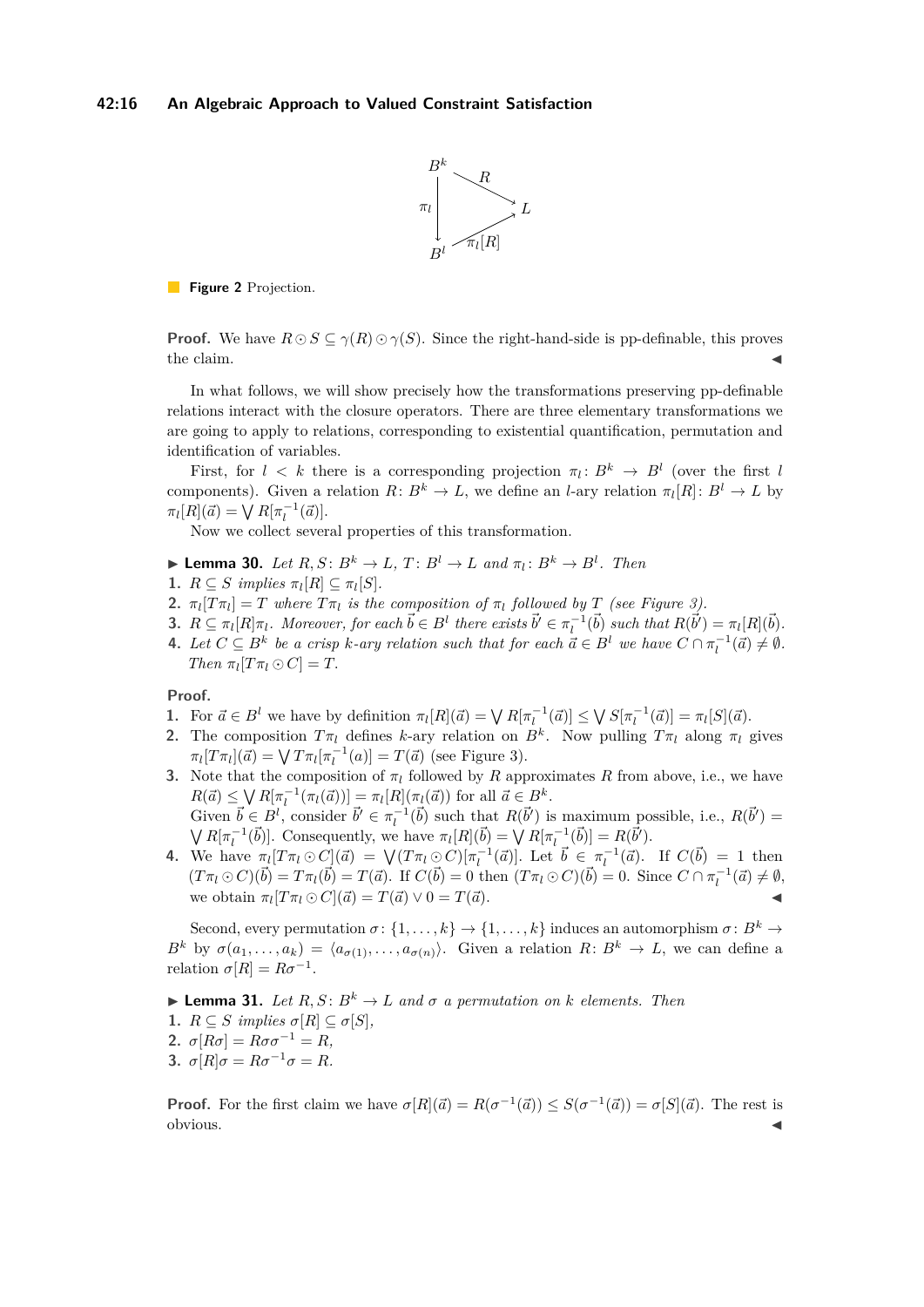

<span id="page-16-0"></span>**Figure 3** Projection identity.



**Figure 4** Duplicating.

Finally, we introduce a duplicating operator. Let  $M: \{1, \ldots, k\} \to \mathbb{N}$  be a multiset, i.e., a function assigning to every  $i \in \{1, ..., k\}$  its multiplicity. The cardinality of *M* is defined by  $|M| = \sum_{i=1}^{k} M(i)$ . Define  $\delta: B^k \to B^{k+|M|}$  by

$$
\delta(a_1,\ldots,a_k) = \langle a_1,\ldots,a_k,\underbrace{a_1,\ldots,a_1}_{M(1)},\ldots,\underbrace{a_k,\ldots,a_k}_{M(k)}\rangle,
$$

i.e.,  $\delta$  duplicates coordinates according to  $M$ .

Given a *k*-ary relation  $R: B^k \to L$ , we define a  $k + |M|$ -ary relation  $\delta[R]: B^{k+|M|} \to L$ by

$$
\delta[R] = R\pi_k \odot E,
$$

where  $E$  is the crisp relation expressing that the first coordinate  $x_1$  equals to coordinates  $x_{k+1}, \ldots, x_{k+M(1)}$ , the second coordinate  $x_2$  to coordinates  $x_{k+M(1)+1}, \ldots, x_{k+M(1)+M(2)}$ etc. Thus

$$
E = \left(\bigodot_{i=1}^{M(1)} (x_1 \approx x_{k+i})\right) \odot \left(\bigodot_{i=M(1)+1}^{M(1)+M(2)} (x_2 \approx x_{k+i})\right) \odot \dots
$$

Note that  $\delta[R]$  is pp-definable if R is pp-definable via the crisp equality relation which we assume to have in the language.

As in the previous cases, we can show several useful properties of the duplicating operators.

<span id="page-16-1"></span>\n- Lemma 32. Let 
$$
R, S: B^k \to L
$$
 and  $T: B^{k+|M|} \to L$ . Then
\n- 1.  $R \subseteq S$  implies  $\delta[R] \subseteq \delta[S]$ .
\n- 2.  $\delta[R] \subseteq E$ .
\n- 3.  $\delta[T\delta] \subseteq T$ . Moreover, if  $T \subseteq E$  then  $\delta[T\delta] = T$ .
\n- 4.  $\delta[R]\delta = R$ .
\n- 5.  $\pi_k[\delta[R]] = R$ .
\n- 6.  $T \subseteq E$  implies  $\delta[\pi_k[T]] = T$ .
\n

**Proof.**

**1.** We have that 
$$
\delta[R](\vec{a}) = R(\pi_k(\vec{a})) \odot E(\vec{a}) \leq S(\pi_k(\vec{a})) \odot E(\vec{a}) = \delta[S](\vec{a})
$$
.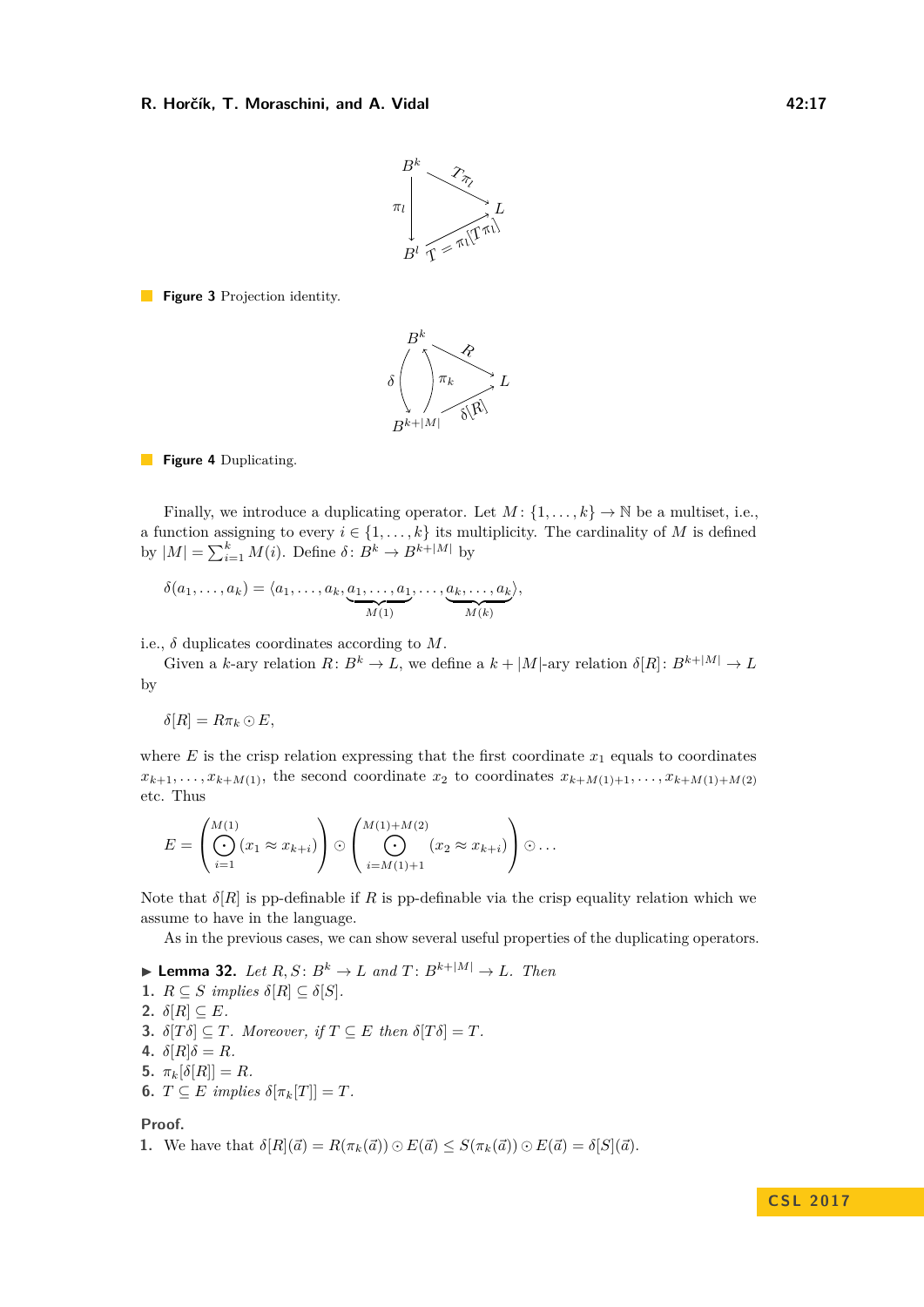### **42:18 An Algebraic Approach to Valued Constraint Satisfaction**

- **2.** Follows from the definition of *δ*.
- **3.** We have  $\delta[T\delta](\vec{a}) = T\delta(\pi_k(\vec{a})) \odot E(\vec{a}) \leq T(\vec{a})$ . The last inequality holds because if  $E(\vec{a}) \neq 0$  (i.e.,  $E(\vec{a}) = 1$ ) then  $\delta \pi_k(\vec{a}) = \vec{a}$ .
- **4.** We have  $\delta[R](\delta(\vec{a})) = R(\pi_k(\delta(\vec{a}))) \odot E(\delta(\vec{a})) = R(\vec{a})$ .
- **5.** We have  $\pi_k[\delta[R]](\vec{a}) = \bigvee \delta[R][\pi_k^{-1}(\vec{a})]$ . Let  $\vec{b} \in \pi_k^{-1}(\vec{a})$ . Then

$$
\delta[R](\vec{b}) = R(\pi_k(\vec{b})) \odot E(\vec{b}) = \begin{cases} R(\vec{a}) & \text{if } E(\vec{b}) = 1, \\ 0 & \text{otherwise.} \end{cases}
$$

In particular, for  $\vec{b} = \delta(\vec{a}) \in \pi_k^{-1}(\vec{a}) \cap E$  we have  $\delta[R](\delta(\vec{a})) = R(\vec{a})$ . Thus  $\pi_k[\delta[R]](\vec{a}) =$  $R(\vec{a})$ .

6. We have  $\delta[\pi_k[T]](\vec{a}) = \pi_k[T](\pi_k(\vec{a})) \odot E(\vec{a})$ . If  $E(\vec{a}) = 0$  then  $\delta[\pi_k[T]](\vec{a}) = 0$  and  $T(\vec{a}) = 0$  as well because  $T \subseteq E$ . Suppose that  $E(\vec{a}) = 1$ . We have  $\delta[\pi_k[T]](\vec{a}) = 1$  $\pi_k[T](\pi_k(\vec{a})) = \sqrt{T[\pi_k^{-1} \pi_k(\vec{a})]} = T(\vec{a})$ . The last equality follows from the fact that  $\pi_k^{-1} \pi_k(\vec{a}) \cap E = {\vec{a}}.$ 

Relying on the previously proven properties, we can show that the closure operator *γ* commutes with projections, permutations and duplications.

- <span id="page-17-0"></span> $\blacktriangleright$  **Lemma 33.** *Let*  $R: B^k \to L$ *. Then*
- **1.** For  $l < k$  and  $\pi_l : B^k \to B^l$  a projection it holds that  $\gamma(\pi_l[R]) = \pi_l[\gamma(R)]$ .
- **2.** *For*  $\sigma: B^k \to B^k$  *a permutation it holds that*  $\gamma(\sigma[R]) = \sigma[\gamma(R)]$ *.*
- **3.** *For*  $\delta$ :  $B^k \to B^{k+|M|}$  *a duplication it holds that*  $\gamma(\delta[R]) = \delta[\gamma(R)]$ *.*

### **Proof.**

- **1.** Since  $R \subseteq \gamma(R)$ , we have  $\pi_l[R] \subseteq \pi_l[\gamma(R)]$  by Lemma [30.](#page-15-0) Thus  $\gamma(\pi_l[R]) \subseteq \pi_l[\gamma(R)]$ follows since pp-definable relations are closed under projections. Conversely, we have  $R \subseteq \pi_l[R]\pi_l$  by Lemma [30.](#page-15-0) Further,  $\pi_l[R]\pi_l \subseteq \gamma(\pi_l[R])\pi_l$ . Since the right-hand side is pp-definable, we obtain  $\gamma(R) \subseteq \gamma(\pi_l[R]\pi_l) \subseteq \gamma(\pi_l[R])\pi_l$ . Applying  $\pi_l$ to both sides, we obtain  $\pi_l[\gamma(R)] \subseteq \gamma(\pi_l[R])$  by Lemma [30.](#page-15-0)
- **2.** We have  $\sigma[R] \subseteq \sigma[\gamma(R)]$  by Lemma [31.](#page-15-1) Since  $\gamma$ -closed sets are closed under permutations of coordinates,  $\gamma(\sigma[R]) \subseteq \sigma[\gamma(R)].$ Conversely, we have  $\sigma[R] \subseteq \gamma(\sigma[R])$  by the properties of closure operators. By Lemma [31](#page-15-1) we have  $R = \sigma^{-1}[\sigma[R]] \subseteq \sigma^{-1}[\gamma(\sigma[R])]$ . Thus also  $\gamma(R) \subseteq \sigma^{-1}[\gamma\sigma[R])$  since pp-definable relations are closed under permutations of coordinates. Consequently, by Lemma [31](#page-15-1)  $\sigma[\gamma(R)] \subseteq \sigma[\sigma^{-1}[\gamma(\sigma[R])]] = \gamma(\sigma[R]).$
- **3.** Since  $\delta[\gamma(R)]$  is pp-definable, we have  $\gamma\delta[R] \subseteq \delta[\gamma(R)]$  using also Lemma [32.](#page-16-1) Conversely we have  $\delta[R] \subseteq \gamma(\delta[R])$ . Thus by Lemma [30](#page-15-0) and [32](#page-16-1) we get  $R = \pi_k[\delta[R]] \subseteq$ *π*<sub>*k*</sub>[ $\gamma(\delta[R])$ ]. Since the right-hand-side is pp-definable,  $\gamma(R) \subseteq \pi_k[\gamma(\delta[R])]$  follows. Applying  $\delta$  and using Lemma [32,](#page-16-1) we obtain  $\delta[\gamma(R)] \subseteq \delta[\pi_k[\gamma(\delta[R])]]$ . Since  $\delta[R] \subseteq E$ , we have  $\gamma(\delta[R]) \subseteq E$  because *E* is pp-definable. Finally, using Lemma [32,](#page-16-1) we have  $delta[\pi_k[\gamma(\delta[R])]] = \gamma(\delta[R]).$

Next we present a useful characterization of polymorphisms. Recall that we extent an *n*-ary map  $f: B^n \to B$  so that it acts on matrices  $A \in B^{k \times n}$ . Since f acts row-wise on A, it commutes with the projections  $\pi_l$ , permutations  $\sigma$  and duplications  $\delta$ . In particular, we have  $\pi_l \sigma \delta f(\mathbb{A}) = f \pi_l \sigma \delta(\mathbb{A})$  for all  $\mathbb{A} \in B^{k \times n}$ .

For a given  $k \geq 1$  we will define a matrix  $\mathbb{C}_k \in B^{k \times |B|^k}$ . The matrix  $\mathbb{C}_k$  is the matrix whose *columns* are all *k*-tuples from  $B^k$  listed in a linear order, i.e., we have  $Cols(\mathbb{C}_k) = B^k$ . Observe that  $\mathbb{C}_k$  has pairwise distinct rows. Moreover, the transpose matrix  $\mathbb{C}_k^T$  is the matrix whose *rows* are all *k*-tuples from  $B^k$ .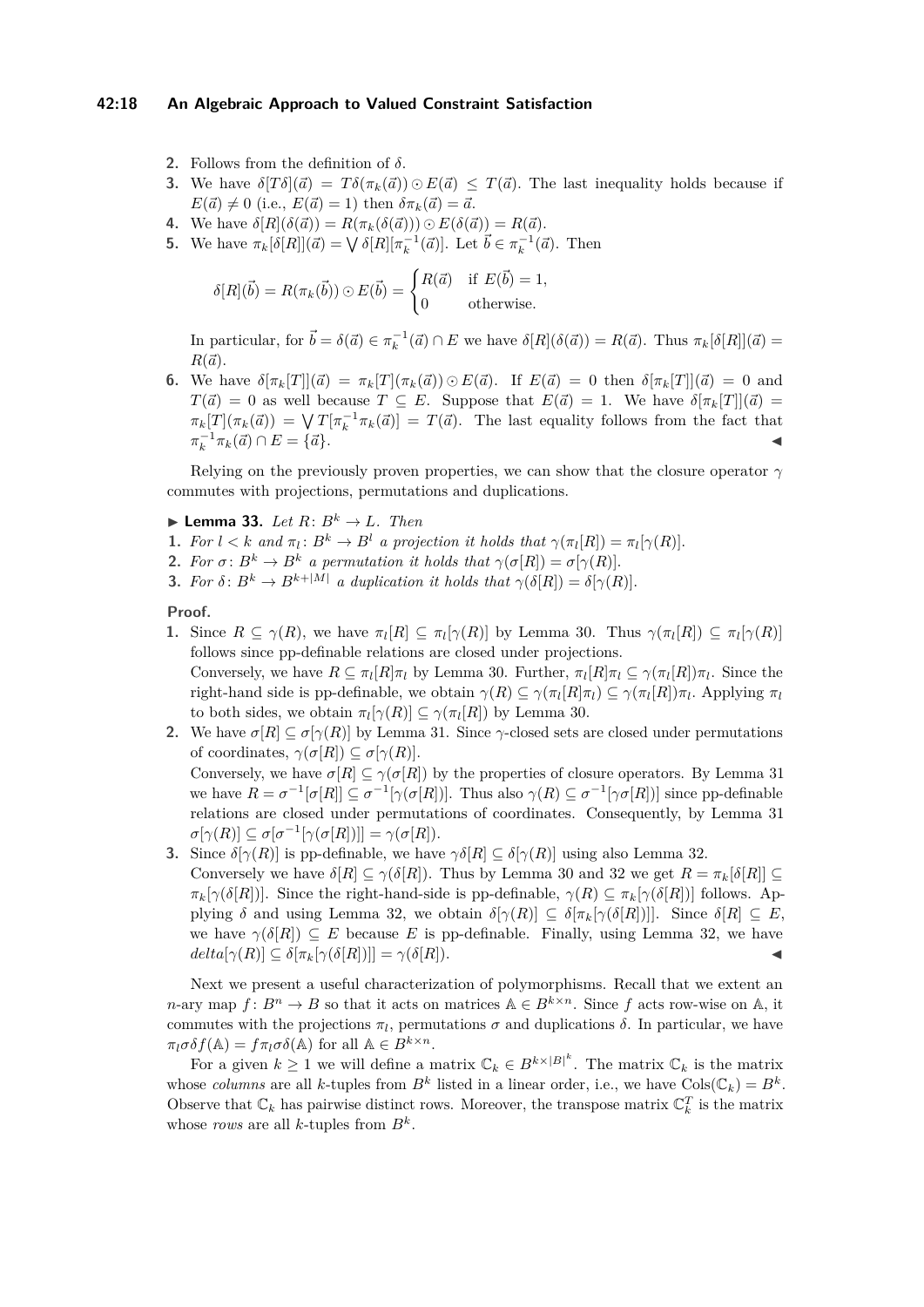#### **R. Horčík, T. Moraschini, and A. Vidal 42:19 12:19 12:19**

<span id="page-18-1"></span>**I Lemma 34.** *Let*  $f: B^n \to B$  *and*  $\tau: L^n \to L$  *such that* 

$$
\tau(\vec{\alpha} \wedge \vec{\beta}) \leq \tau(\vec{\alpha}) \wedge \tau(\vec{\beta}), \qquad \tau(\vec{\alpha} \odot \vec{\beta}) \leq \tau(\vec{\alpha}) \odot \tau(\vec{\beta}).
$$

*The tuple*  $\langle f, \tau \rangle$  *is a polymorphism iff for all relations*  $S: B^{|B|^n} \to L$  *we have* 

 $\tau S(\mathbb{C}_n^T) \leq \gamma(S)(f(\mathbb{C}_n^T)).$ 

**Proof.** The left-to-right direction follows since polymorphisms preserve all pp-definable relations. More precisely, since  $\tau$  is monotone, we have  $\tau S(\mathbb{C}_n^T) \leq \tau \gamma(S)(\mathbb{C}_n^T) \leq \gamma(S)(f(\mathbb{C}_n^T))$ .

Conversely, suppose  $\tau S(\mathbb{C}_n^T) \leq \gamma(S)(f(\mathbb{C}_n^T))$  for all  $S: B^{|B|^n} \to L$ . Let  $R: B^k \to L$  be a *k*-ary relation in **B** and  $A \in B^{k \times n}$ . We have to show that  $\tau R(A) \leq R f(A)$ .

Since the Rows $(\mathbb{C}_n^T) = B^n$ , there is a transformation  $\pi_k \sigma \delta : B^{|B|^n} \to B^k$  such that  $\mathbb{A} = \pi_k \sigma \delta(\mathbb{C}_n^T)$ . In other words, applying a suitable duplicating operator followed by a permutation and then by a projection to the matrix  $\mathbb{C}_n^T$ , we can produce the matrix  $\mathbb{A}$ . Define  $S: B^{|B|^n} \to L$  by the composition  $R\pi_k \sigma \delta$ . By the assumption  $\tau S(\mathbb{C}_n^T) \leq \gamma(S)f(\mathbb{C}_n^T)$ , Lemma [30,](#page-15-0) [31,](#page-15-1) [32](#page-16-1) on properties of projections, permutations, duplicating operator and Lemma [33](#page-17-0) on properties of the  $\gamma$ 's operators, we have the following chain of (in)equalities that concludes the proof:

$$
\tau R(\mathbb{A}) = \tau R \pi_k \sigma \delta(\mathbb{C}_n^T) = \tau S(\mathbb{C}_n^T) \leq \gamma(S)(f(\mathbb{C}_n^T)) = \delta[\gamma(S)](\delta f(\mathbb{C}_n^T)) = \gamma(\delta[S])(f\delta(\mathbb{C}_n^T))
$$
  
\n
$$
= \gamma(\delta[R\pi_k \sigma \delta])(f\delta(\mathbb{C}_n^T)) \leq \gamma(R\pi_k \sigma)(f\delta(\mathbb{C}_n^T)) = \sigma[\gamma(R\pi_k \sigma)](\sigma f\delta(\mathbb{C}_n^T))
$$
  
\n
$$
= \gamma(\sigma[R\pi_k \sigma])(f\sigma \delta(\mathbb{C}_n^T)) = \gamma(R\pi_k)(f\sigma \delta(\mathbb{C}_n^T)) \leq \pi_k[\gamma(R\pi_k)](\pi_k f\sigma \delta(\mathbb{C}_n^T))
$$
  
\n
$$
= \gamma(\pi_k[R\pi_k])(f\pi_k \sigma \delta(\mathbb{C}_n^T)) = \gamma(R)(f(\mathbb{A})) = Rf(\mathbb{A}).
$$

Let  $A \in B^{k \times n}$  and  $\vec{b} \in B^k$ . There is one-to-one correspondence between elements of *L*<sup>*n*</sup> and relations *R*:  $B^k \to L$  such that Supp(*R*) = Cols( $\mathbb{A}$ ). Given a tuple  $\vec{\alpha} \in L^n$ , the corresponding relation  $R_{\vec{\alpha}}: B^k \to L$  is the relation whose support is Cols(A) and is defined by  $R_{\vec{\alpha}}(\mathbb{A}) = \vec{\alpha}.$ 

<span id="page-18-0"></span>**I Lemma 35.** *The map*  $\tau: L^n \to L$  *defined by*  $\tau(\vec{\alpha}) = \gamma(R_{\vec{\alpha}})(\vec{b})$  *satisfies* 

 $\tau(\vec{\alpha} \wedge \vec{\beta}) \leq \tau(\vec{\alpha}) \wedge \tau(\vec{\beta})$  and  $\tau(\vec{\alpha} \odot \vec{\beta}) \leq \tau(\vec{\alpha}) \odot \tau(\vec{\beta}).$ 

**Proof.** Let  $\vec{\alpha}, \vec{\beta} \in L^n$ . The first inequality is equivalent to  $\tau$  being monotone in all arguments. To see that  $\tau$  is monotone, note that  $\vec{\alpha} \leq \vec{\beta}$  implies  $\gamma(R_{\vec{\alpha}}) \subseteq \gamma(R_{\vec{\beta}})$ . Thus we have

 $\tau(\vec{\alpha}) = \gamma(R_{\vec{\alpha}})(\vec{b}) \leq \gamma(R_{\vec{\beta}})(\vec{b}) = \tau(\vec{\beta}).$ 

Further, we have  $R_{\vec{\alpha} \odot \vec{\beta}} = R_{\vec{\alpha}} \odot R_{\vec{\beta}}$ . Using Lemma [29,](#page-14-16) we get

$$
\tau(\vec{\alpha} \odot \vec{\beta}) = \gamma(R_{\vec{\alpha}} \odot R_{\vec{\beta}})(\vec{b}) \leq \gamma(R_{\vec{\alpha}})(\vec{b}) \odot \gamma(R_{\vec{\beta}})(\vec{b}) = \tau(\vec{\alpha}) \odot \tau(\vec{\beta}).
$$

Now we are ready to finish the proof of the extension lemma.

**Proof of Lemma [12.](#page-7-0)** Let  $n = |B|^k$ . Note that the matrix  $\mathbb{C}_k$  cannot contain a row more than once. Thus one can extend the matrix  $\mathbb{C}_k$  by adding new rows to a matrix  $\mathbb{D}_k \in B^{|B|^n \times n}$ so that the rows of  $\mathbb{D}_k$  consists of all *n*-tuples from  $B^n$  and  $\mathbb{C}_k = \pi_k(\mathbb{D}_k)$  where  $\pi_k$  is applied column-wise. Let  $T: B^{|B|^n} \to L$  be a relation such that  $T = R\pi_k \odot \text{Cols}(\mathbb{D}_k)$ . Note that  $T(\mathbb{D}_k) = R(\mathbb{C}_k)$ . By Lemma [30](#page-15-0) it follows that  $\pi_k[T] = R$ . Indeed, for each  $\vec{a} \in B^k$  (i.e.,  $\vec{a}$  is a *j*-th column of  $\mathbb{C}_k$ ) there is a column  $\vec{a}'$  in  $\mathbb{D}_k$  such that  $\pi_k(\vec{a}') = \vec{a}$ . Thus we have  $\text{Cols}(\mathbb{D}_k) \cap \pi_k^{-1}(\vec{a}) \neq \emptyset.$